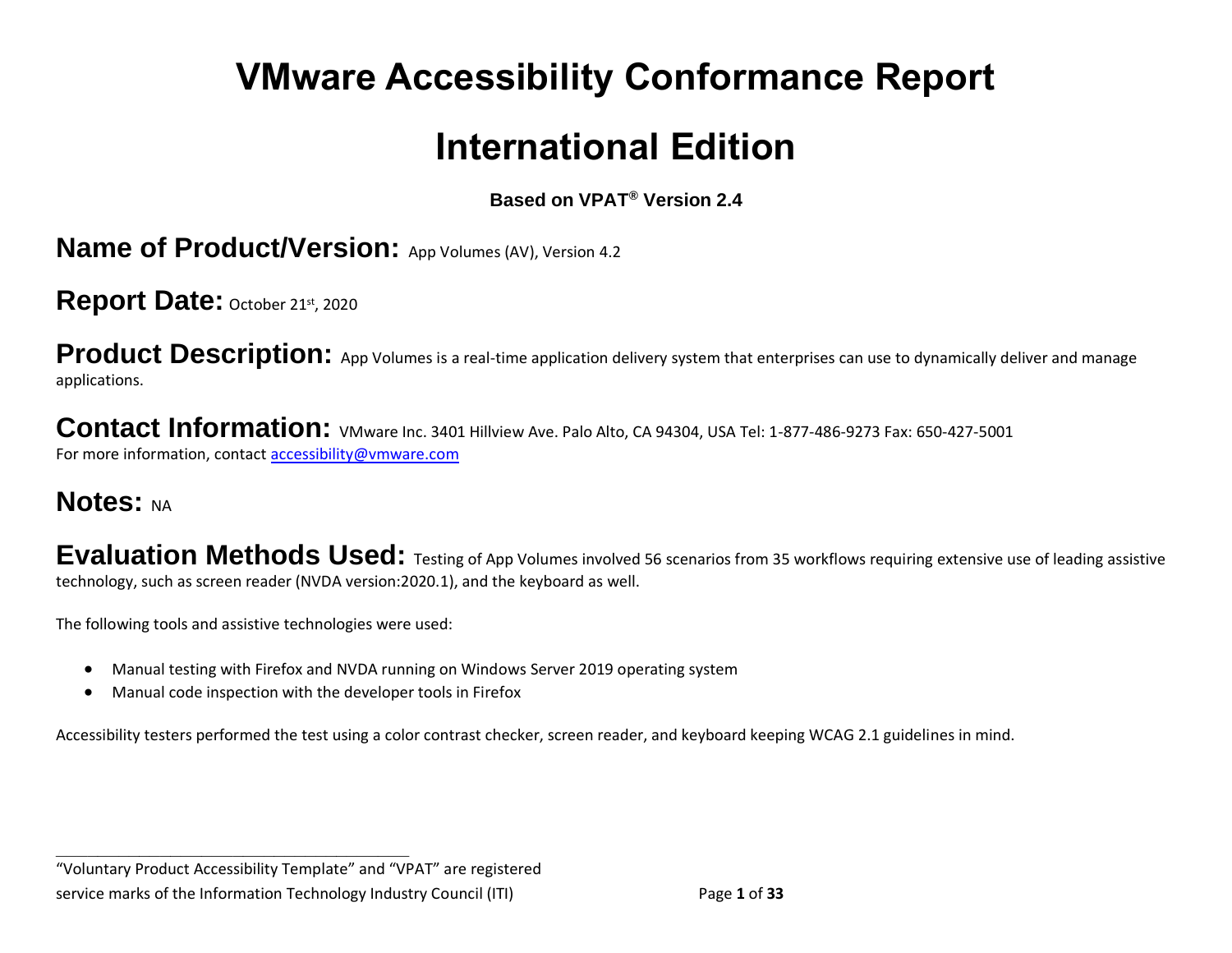## **Applicable Standards/Guidelines**

This report covers the degree of conformance for the following accessibility standard/guidelines:

| <b>Standard/Guideline</b>                                                                                                           | <b>Included in Report</b> |
|-------------------------------------------------------------------------------------------------------------------------------------|---------------------------|
| Web Content Accessibility Guidelines 2.0                                                                                            | Level A (Yes)             |
|                                                                                                                                     | Level AA (Yes)            |
|                                                                                                                                     | Level AAA (No)            |
| Web Content Accessibility Guidelines 2.1                                                                                            | Level A (Yes)             |
|                                                                                                                                     | Level AA (Yes)            |
|                                                                                                                                     | Level AAA (No)            |
| Revised Section 508 standards published January 18, 2017, and corrected January<br>22, 2018                                         | (Yes)                     |
| EN 301 549 Accessibility requirements suitable for public procurement of ICT<br>products and services in Europe, - V3.1.1 (2019-11) | (Yes)                     |

## **Terms**

The terms used in the Conformance Level information are defined as follows:

- **Supports**: The functionality of the product has at least one method that meets the criterion without known defects or meets with equivalent facilitation.
- **Partially Supports**: Some functionality of the product does not meet the criterion.
- **Does Not Support**: The majority of product functionality does not meet the criterion.
- **Not Applicable**: The criterion is not relevant to the product.
- **Not Evaluated**: The product has not been evaluated against the criterion. This can be used only in WCAG 2.1 Level AAA.

## **WCAG 2.1 Report**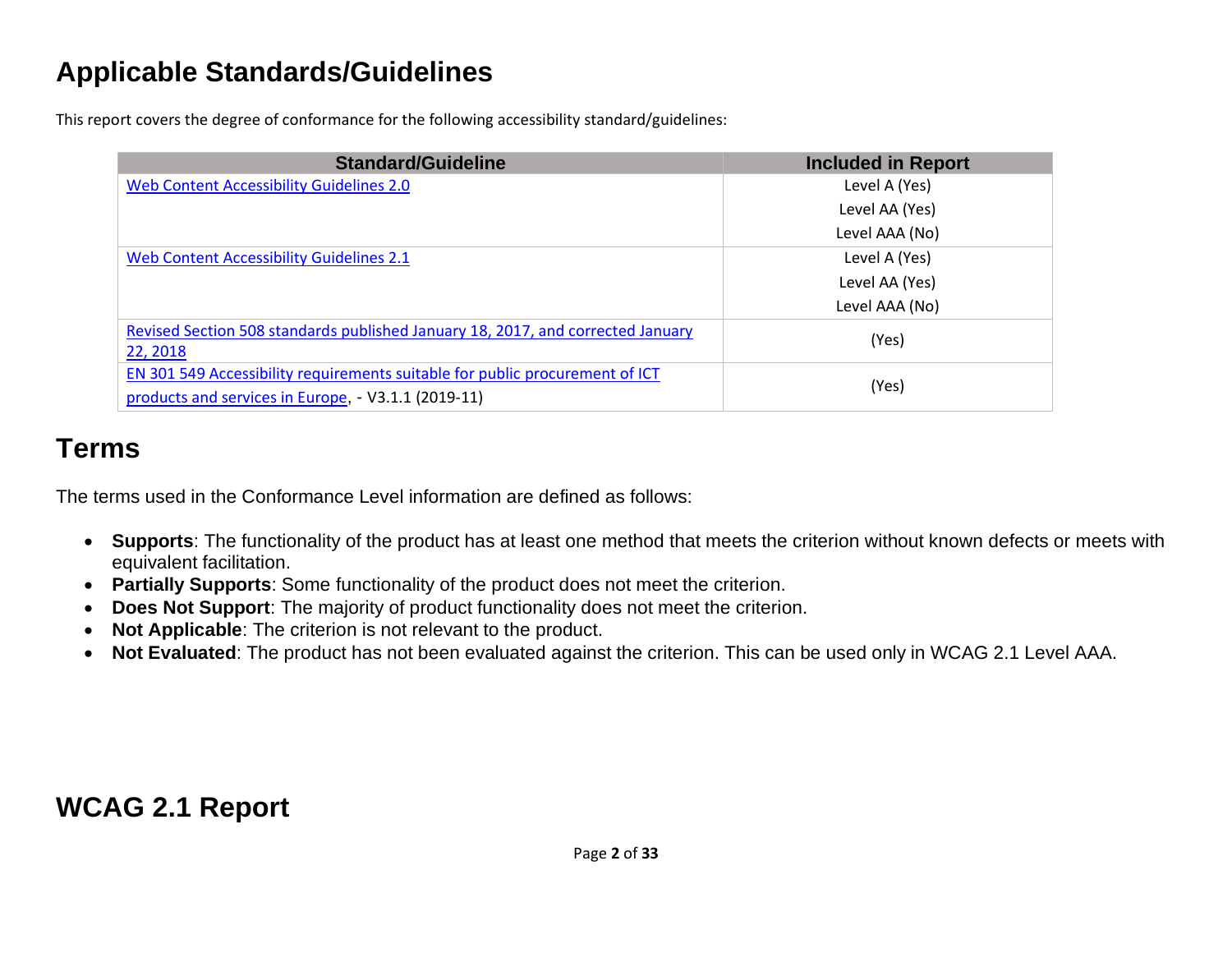Tables 1 and 2 also document conformance with:

- EN 301 549: Chapter 9 Web, Sections 10.1-10.4 of Chapter 10 Non-Web documents, and Sections 11.1-11.4 and 11.8.2 of Chapter 11 - Non-Web Software (open and closed functionality), and Sections 12.1.2 and 12.2.4 of Chapter 12 – Documentation
- Revised Section 508: Chapter 5 501.1 Scope, 504.2 Content Creation or Editing, and Chapter 6 602.3 Electronic Support Documentation.

Note: When reporting on conformance with the WCAG 2.1 Success Criteria, they are scoped for full pages, complete processes, and accessibility-supported ways of using technology as documented in the [WCAG 2.1 Conformance Requirements](file:///C:/Users/dineshkumar.ti/OneDrive%20-%20HCL%20Technologies%20Ltd/All%20Files/VMWare/Scenarios_Schedule/VPAT2.4RevINT--February2020.doc).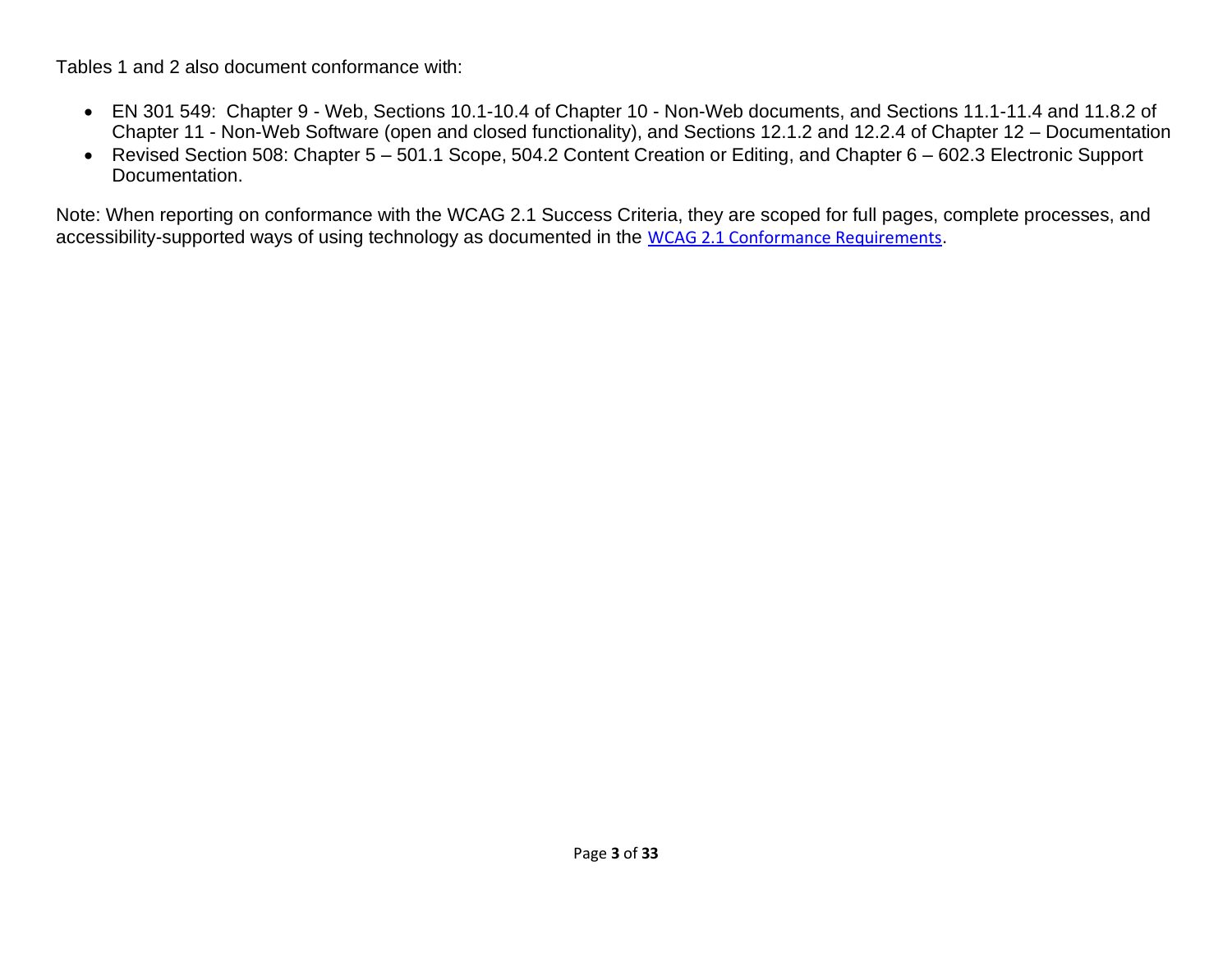## **Table 1: Success Criteria, Level A**

| <b>Criteria</b>                                         | <b>Conformance Level</b> | <b>Remarks and Explanations</b>                    |
|---------------------------------------------------------|--------------------------|----------------------------------------------------|
| 1.1.1 Non-text Content (Level A)                        |                          |                                                    |
| Also applies to:                                        |                          |                                                    |
| EN 301 549 Criteria                                     |                          |                                                    |
| $\bullet$ 9.1.1.1 (Web)                                 |                          |                                                    |
| • 10.1.1.1 (Non-web document)                           |                          |                                                    |
| • 11.1.1.1.1 (Open Functionality Software)              |                          |                                                    |
| • 11.1.1.1.2 (Closed Functionality Software)            | Web: Supports            | Web and Software: App Volumes provides equivalent  |
| • 11.8.2 (Authoring Tool)                               | Software: Supports       | text alternatives for the all non-text contents.   |
| • 12.1.2 (Product Docs)                                 |                          |                                                    |
| • 12.2.4 (Support Docs)                                 |                          |                                                    |
| <b>Revised Section 508</b>                              |                          |                                                    |
| 501 (Web)(Software)                                     |                          |                                                    |
| • 504.2 (Authoring Tool)                                |                          |                                                    |
| • 602.3 (Support Docs)                                  |                          |                                                    |
| 1.2.1 Audio-only and Video-only (Prerecorded) (Level A) |                          |                                                    |
| Also applies to:                                        |                          |                                                    |
| EN 301 549 Criteria                                     |                          |                                                    |
| $\bullet$ 9.1.2.1 (Web)                                 |                          |                                                    |
| 10.1.2.1 (Non-web document)                             |                          |                                                    |
| 11.1.2.1.1 (Open Functionality Software)                |                          |                                                    |
| 11.1.2.1.2.1 and 11.1.2.1.2.2 (Closed Software)         | Web: Not Applicable      | Web and Software: App Volumes does not contain     |
| 11.8.2 (Authoring Tool)                                 | Software: Not Applicable | prerecorded Audio-only or Video-only media.        |
| 12.1.2 (Product Docs)                                   |                          |                                                    |
| 12.2.4 (Support Docs)                                   |                          |                                                    |
| <b>Revised Section 508</b>                              |                          |                                                    |
| 501 (Web)(Software)<br>$\bullet$                        |                          |                                                    |
| 504.2 (Authoring Tool)                                  |                          |                                                    |
| • 602.3 (Support Docs)                                  |                          |                                                    |
| 1.2.2 Captions (Prerecorded) (Level A)                  |                          |                                                    |
| Also applies to:                                        |                          | Web and Software: App Volumes does not contain any |
| EN 301 549 Criteria                                     | Web: Not Applicable      | synchronized media with prerecorded audio content  |
| • $9.1.2.2$ (Web)                                       | Software: Not Applicable | requiring captions.                                |
| 10.1.2.2 (Non-web document)                             |                          |                                                    |
| 11.1.2.2 (Open Functionality Software)<br>$\bullet$     |                          |                                                    |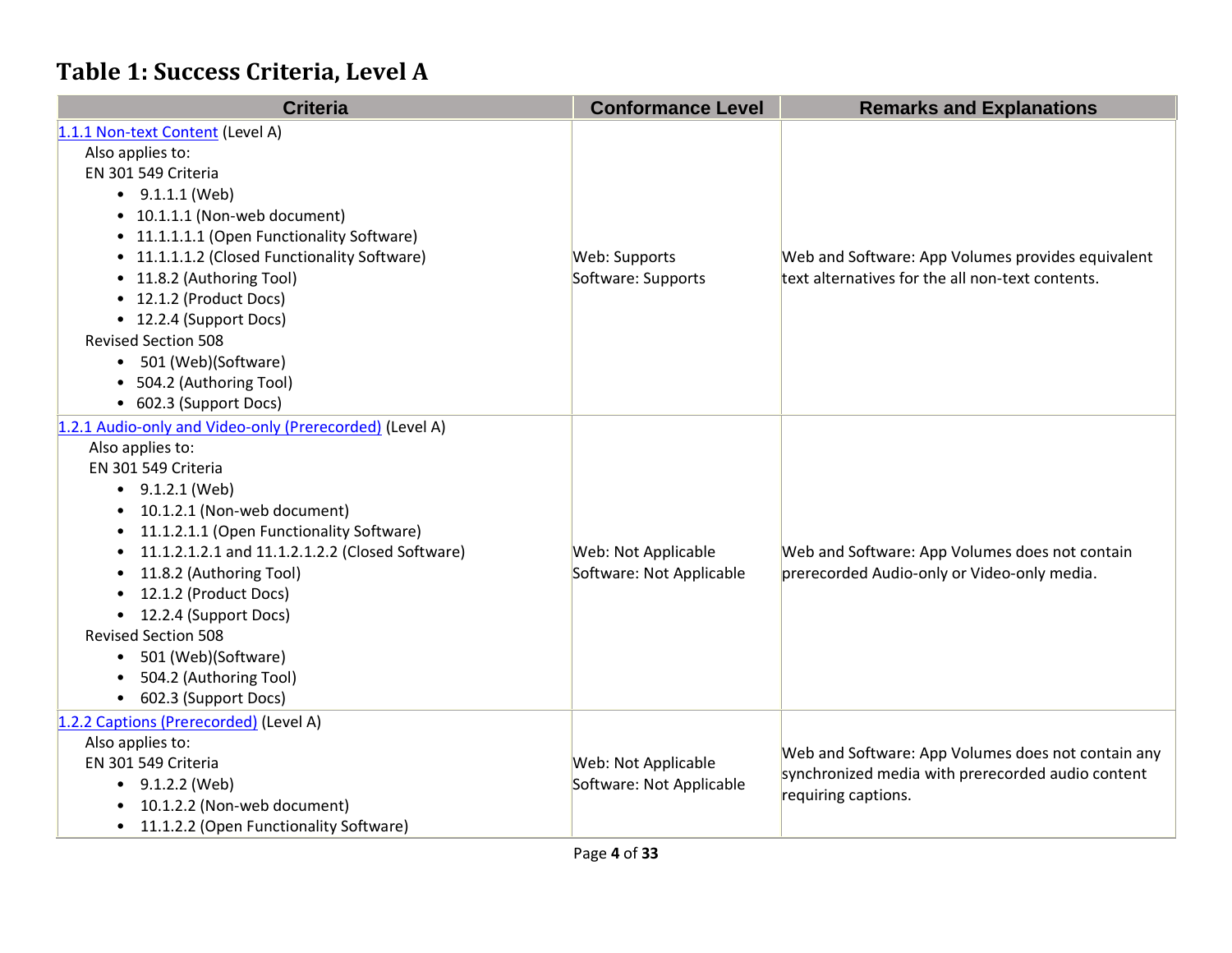| <b>Criteria</b>                                                                                                                                                                                                                                                                                                                                                                                                                                           | <b>Conformance Level</b>                                       | <b>Remarks and Explanations</b>                                                                                                                                                                                                                                                                                                                                                                                                                                                                                  |
|-----------------------------------------------------------------------------------------------------------------------------------------------------------------------------------------------------------------------------------------------------------------------------------------------------------------------------------------------------------------------------------------------------------------------------------------------------------|----------------------------------------------------------------|------------------------------------------------------------------------------------------------------------------------------------------------------------------------------------------------------------------------------------------------------------------------------------------------------------------------------------------------------------------------------------------------------------------------------------------------------------------------------------------------------------------|
| • 11.1.2.2 (Closed Software)<br>11.8.2 (Authoring Tool)<br>12.1.2 (Product Docs)<br>• 12.2.4 (Support Docs)<br><b>Revised Section 508</b><br>• 501 (Web)(Software)<br>504.2 (Authoring Tool)<br>602.3 (Support Docs)                                                                                                                                                                                                                                      |                                                                |                                                                                                                                                                                                                                                                                                                                                                                                                                                                                                                  |
| 1.2.3 Audio Description or Media Alternative (Prerecorded) (Level A)<br>Also applies to:<br>EN 301 549 Criteria<br>$\bullet$ 9.1.2.3 (Web)<br>• 10.1.2.3 (Non-web document)<br>• 11.1.2.3.1 (Open Functionality Software)<br>• 11.1.2.3.2 (Closed Software)<br>• 11.8.2 (Authoring Tool)<br>• 12.1.2 (Product Docs)<br>• 12.2.4 (Support Docs)<br><b>Revised Section 508</b><br>• 501 (Web)(Software)<br>504.2 (Authoring Tool)<br>• 602.3 (Support Docs) | Web: Not Applicable<br>Software: Not Applicable                | Web and Software: App Volumes does not contain any<br>time-based media or synchronized media with pre-<br>recorded video content.                                                                                                                                                                                                                                                                                                                                                                                |
| 1.3.1 Info and Relationships (Level A)<br>Also applies to:<br>EN 301 549 Criteria<br>$\bullet$ 9.1.3.1 (Web)<br>10.1.3.1 (Non-web document)<br>11.1.3.1.1 (Open Functionality Software)<br>$\bullet$<br>11.1.3.1.2 (Closed Software)<br>$\bullet$<br>11.8.2 (Authoring Tool)<br>$\bullet$<br>• 12.1.2 (Product Docs)<br>• 12.2.4 (Support Docs)<br><b>Revised Section 508</b><br>501 (Web)(Software)<br>$\bullet$<br>• 504.2 (Authoring Tool)             | <b>Web: Partially Supports</b><br>Software: Partially Supports | Web and Software: App Volumes conveys information<br>and relationships for many UI elements<br>programmatically.<br>Some example cases where the criteria not met:<br>On the App Volumes Manager-Login page, the<br>$\bullet$<br>"Username", "Password" and "Domain" labels<br>are not mapped with their respective form edit<br>fields.<br>On the App Volumes Installer-Port & Security<br>$\bullet$<br>page, the "HTTP port', "HTTPS port' labels are<br>not mapped with their respective form edit<br>fields. |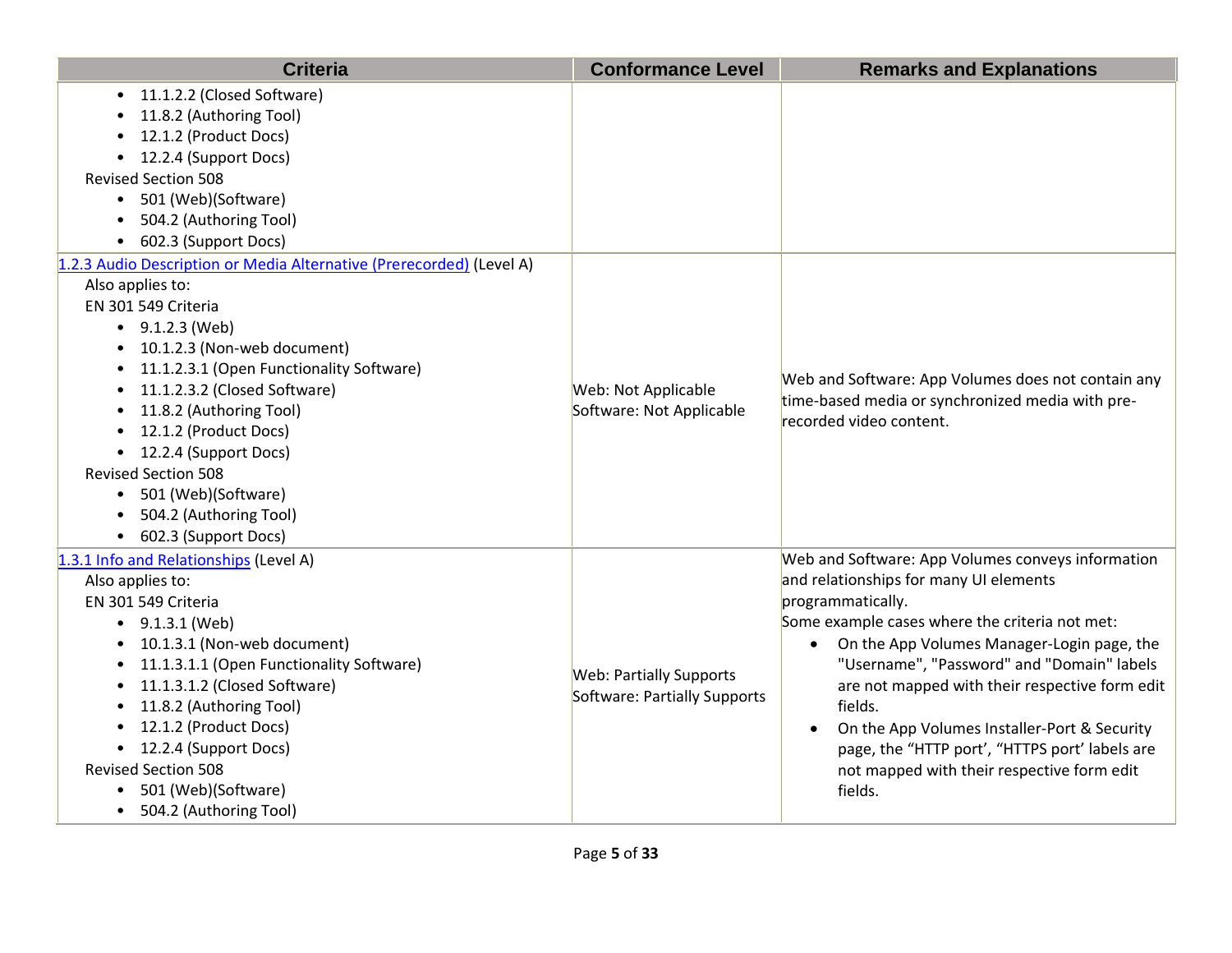| <b>Criteria</b>                                                                                                                                                                                                                                                                                                                                                                                                                                     | <b>Conformance Level</b>                             | <b>Remarks and Explanations</b>                                                                                                                                                                                                                                                                                                                                                                               |
|-----------------------------------------------------------------------------------------------------------------------------------------------------------------------------------------------------------------------------------------------------------------------------------------------------------------------------------------------------------------------------------------------------------------------------------------------------|------------------------------------------------------|---------------------------------------------------------------------------------------------------------------------------------------------------------------------------------------------------------------------------------------------------------------------------------------------------------------------------------------------------------------------------------------------------------------|
| • 602.3 (Support Docs)                                                                                                                                                                                                                                                                                                                                                                                                                              |                                                      |                                                                                                                                                                                                                                                                                                                                                                                                               |
| 1.3.2 Meaningful Sequence (Level A)<br>Also applies to:<br>EN 301 549 Criteria<br>$\bullet$ 9.1.3.2 (Web)<br>10.1.3.2 (Non-web document)<br>11.1.3.2.1 (Open Functionality Software)<br>$\bullet$<br>11.1.3.2.2 (Closed Software)<br>$\bullet$<br>11.8.2 (Authoring Tool)<br>$\bullet$<br>12.1.2 (Product Docs)<br>12.2.4 (Support Docs)<br><b>Revised Section 508</b><br>• 501 (Web)(Software)<br>504.2 (Authoring Tool)<br>• 602.3 (Support Docs) | Web: Supports<br>Software: Supports                  | Web and Software: In App Volumes, the reading<br>sequence can be correctly determined by the screen<br>readers listed in the "Evaluation Methods Used".                                                                                                                                                                                                                                                       |
| 1.3.3 Sensory Characteristics (Level A)<br>Also applies to:<br>EN 301 549 Criteria<br>$\bullet$ 9.1.3.3 (Web)<br>10.1.3.3 (Non-web document)<br>11.1.3.3 (Open Functionality Software)<br>11.1.3.3 (Closed Software)<br>11.8.2 (Authoring Tool)<br>12.1.2 (Product Docs)<br>• 12.2.4 (Support Docs)<br><b>Revised Section 508</b><br>• 501 (Web)(Software)<br>504.2 (Authoring Tool)<br>602.3 (Support Docs)<br>$\bullet$                           | <b>Web: Partially Supports</b><br>Software: Supports | Web: App Volumes does not rely solely on sensory<br>characteristics for understanding or operating most of<br>the product, except for one instance:<br>On the App Volumes Manager-Package page,<br>the tooltip is not defined for the "check" icon in<br>the data table.<br>Software: App Volumes Installer does not rely solely on<br>sensory characteristics for understanding or operating<br>the product. |
| 1.4.1 Use of Color (Level A)<br>Also applies to:<br>EN 301 549 Criteria<br>$\bullet$ 9.1.4.1 (Web)<br>10.1.4.1 (Non-web document)<br>• 11.1.4.1 (Open Functionality Software)                                                                                                                                                                                                                                                                       | <b>Web: Partially Supports</b><br>Software: Supports | Web: In App Volumes, color is not used as the sole<br>means of conveying information on most of the pages,<br>except for one instance:<br>On the App Volumes Manager-Application page,<br>color alone is used to distinguish links present<br>under the 'Name' column header in a table.                                                                                                                      |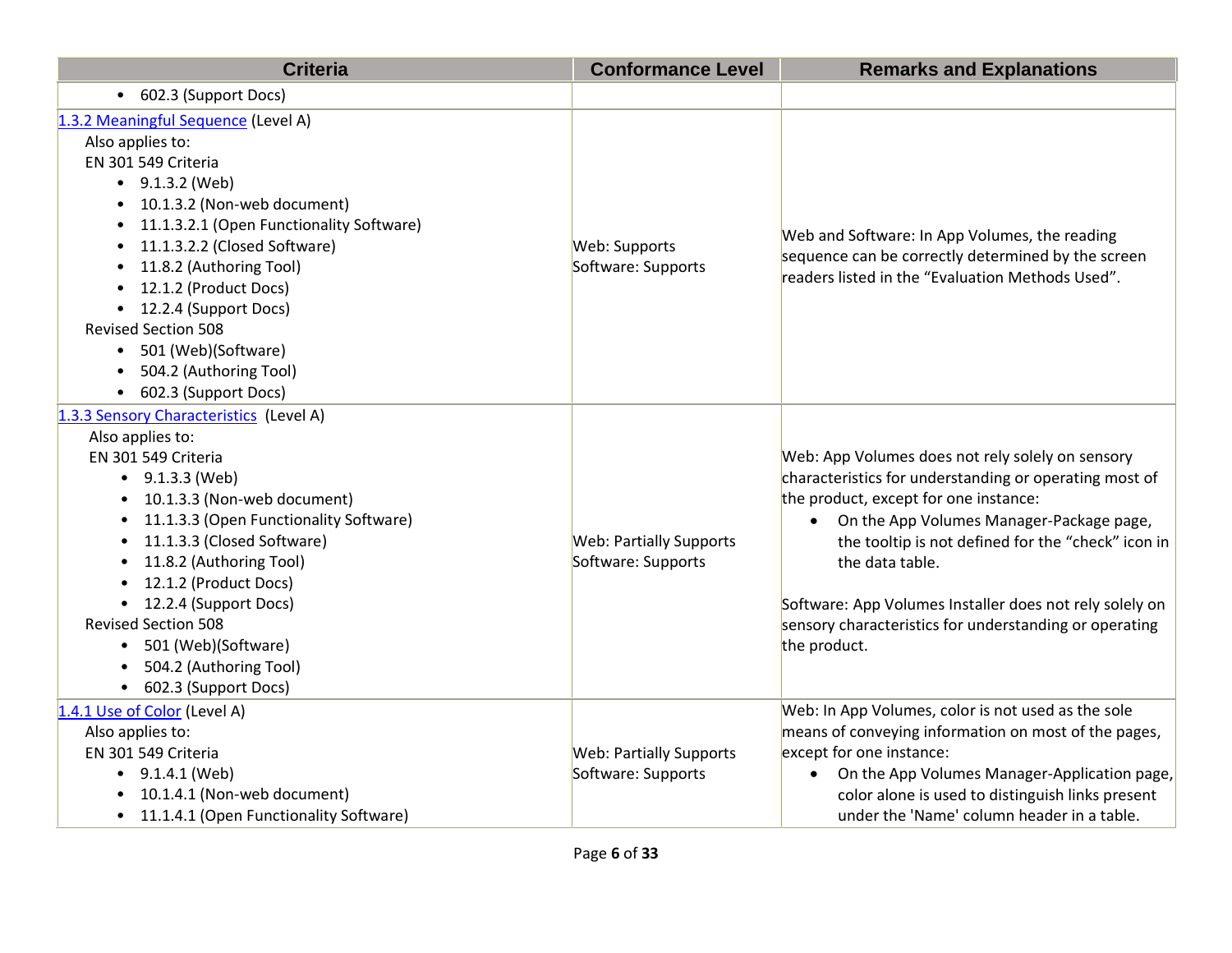| <b>Criteria</b>                                                                                                                                                                                                                                                                                                                                                                                                   | <b>Conformance Level</b>                             | <b>Remarks and Explanations</b>                                                                                                                                                                                                                                                                                                                                                                                                                                                                                                    |
|-------------------------------------------------------------------------------------------------------------------------------------------------------------------------------------------------------------------------------------------------------------------------------------------------------------------------------------------------------------------------------------------------------------------|------------------------------------------------------|------------------------------------------------------------------------------------------------------------------------------------------------------------------------------------------------------------------------------------------------------------------------------------------------------------------------------------------------------------------------------------------------------------------------------------------------------------------------------------------------------------------------------------|
| 11.1.4.1 (Closed Software)<br>11.8.2 (Authoring Tool)<br>12.1.2 (Product Docs)<br>• 12.2.4 (Support Docs)<br><b>Revised Section 508</b><br>501 (Web)(Software)<br>$\bullet$<br>504.2 (Authoring Tool)<br>602.3 (Support Docs)                                                                                                                                                                                     |                                                      | Software: In App Volumes Installer, color is not used as<br>the sole means of conveying information on the pages.                                                                                                                                                                                                                                                                                                                                                                                                                  |
| 1.4.2 Audio Control (Level A)<br>Also applies to:<br>EN 301 549 Criteria<br>$\bullet$ 9.1.4.2 (Web)<br>10.1.4.2 (Non-web document)<br>$\bullet$<br>11.1.4.2 (Open Functionality Software)<br>11.1.4.2 (Closed Software)<br>11.8.2 (Authoring Tool)<br>12.1.2 (Product Docs)<br>• 12.2.4 (Support Docs)<br><b>Revised Section 508</b><br>• 501 (Web)(Software)<br>504.2 (Authoring Tool)<br>• 602.3 (Support Docs) | Web: Not Applicable<br>Software: Not Applicable      | Web and Software: App Volumes does not contain any<br>audio that plays automatically for more than 3 seconds.                                                                                                                                                                                                                                                                                                                                                                                                                      |
| 2.1.1 Keyboard (Level A)<br>Also applies to:<br>EN 301 549 Criteria<br>$\bullet$ 9.2.1.1 (Web)<br>10.2.1.1 (Non-web document)<br>11.2.1.1.1 (Open Functionality Software)<br>11.2.1.1.2 (Closed Software)<br>11.8.2 (Authoring Tool)<br>12.1.2 (Product Docs)<br>• 12.2.4 (Support Docs)<br><b>Revised Section 508</b><br>501 (Web)(Software)<br>$\bullet$<br>504.2 (Authoring Tool)<br>$\bullet$                 | <b>Web: Partially Supports</b><br>Software: Supports | Web: App Volumes supports keyboard operations for<br>most of the interactive elements.<br>Some example cases where the criteria not met:<br>On the Machine Managers - Register page, the<br>$\bullet$<br>"Required vCenter Permission" control cannot<br>be reached by keyboard tab navigation.<br>On the Configuration-Setting page, the<br>$\bullet$<br>"Information" icon cannot be reached by<br>keyboard tab navigation.<br>Software: App Volumes Installer supports keyboard<br>operations for all the interactive elements. |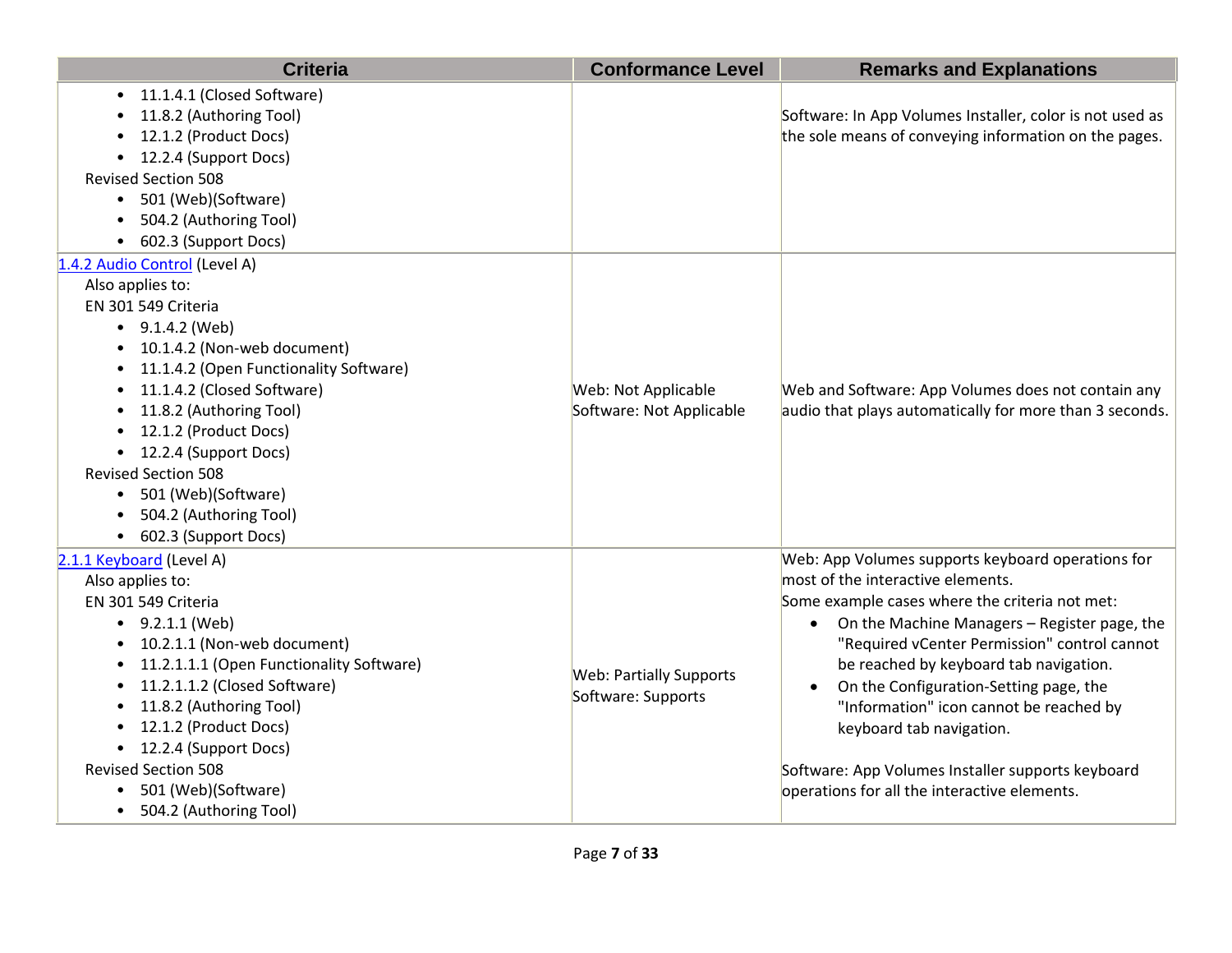| <b>Criteria</b>                                                                                                                                                                                                                                                                                                                                                                                                                                                       | <b>Conformance Level</b>                        | <b>Remarks and Explanations</b>                                                                               |
|-----------------------------------------------------------------------------------------------------------------------------------------------------------------------------------------------------------------------------------------------------------------------------------------------------------------------------------------------------------------------------------------------------------------------------------------------------------------------|-------------------------------------------------|---------------------------------------------------------------------------------------------------------------|
| • 602.3 (Support Docs)                                                                                                                                                                                                                                                                                                                                                                                                                                                |                                                 |                                                                                                               |
| 2.1.2 No Keyboard Trap (Level A)<br>Also applies to:<br>EN 301 549 Criteria<br>$\bullet$ 9.2.1.2 (Web)<br>10.2.1.2 (Non-web document)<br>$\bullet$<br>11.2.1.2 (Open Functionality Software)<br>$\bullet$<br>11.2.1.2 (Closed Software)<br>$\bullet$<br>11.8.2 (Authoring Tool)<br>$\bullet$<br>12.1.2 (Product Docs)<br>12.2.4 (Support Docs)<br>$\bullet$<br><b>Revised Section 508</b><br>• 501 (Web)(Software)<br>• 504.2 (Authoring Tool) • 602.3 (Support Docs) | Web: Supports<br>Software: Supports             | Web and Software: In App Volumes, the user's<br>keyboard focus does not get trapped at any point on<br>pages. |
| 2.1.4 Character Key Shortcuts (Level A 2.1 only)<br>Also applies to:<br>EN 301 549 Criteria<br>$\bullet$ 9.2.1.4 (Web)<br>10.2.1.4 (Non-web document)<br>$\bullet$<br>11.2.1.4.1 (Open Functionality Software)<br>$\bullet$<br>11.2.1.4.2 (Closed Software)<br>$\bullet$<br>11.8.2 (Authoring Tool)<br>$\bullet$<br>12.1.2 (Product Docs)<br>$\bullet$<br>12.2.4 (Support Docs)<br>$\bullet$<br>Revised Section 508 - Does not apply                                  | Web: Not Applicable<br>Software: Not Applicable | Web and Software: App Volumes does not contain<br>Character Key Shortcuts.                                    |
| 2.2.1 Timing Adjustable (Level A)<br>Also applies to:<br>EN 301 549 Criteria<br>$-9.2.2.1$ (Web)<br>• 10.2.2.1 (Non-web document)<br>• 11.2.2.1 (Open Functionality Software)<br>• 11.2.2.1 (Closed Software)<br>• 11.8.2 (Authoring Tool)<br>• 12.1.2 (Product Docs)<br>• 12.2.4 (Support Docs)                                                                                                                                                                      | Web: Not Applicable<br>Software: Not Applicable | Web and Software: App Volumes does not impose<br>time-out limit to users.                                     |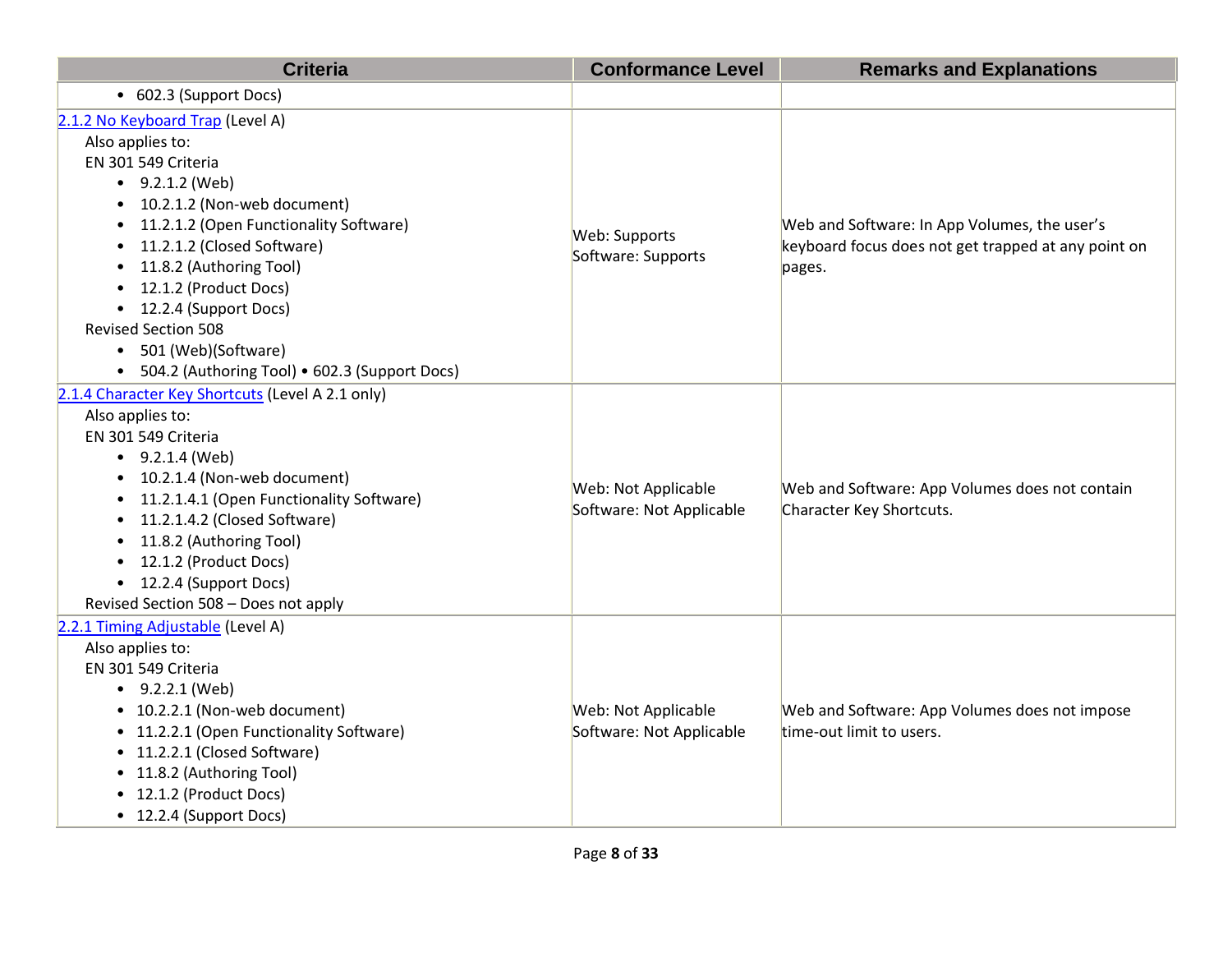| <b>Criteria</b>                                                                                                                                                                                                                                                                                                                                                                                                                                | <b>Conformance Level</b>                        | <b>Remarks and Explanations</b>                                                                                               |
|------------------------------------------------------------------------------------------------------------------------------------------------------------------------------------------------------------------------------------------------------------------------------------------------------------------------------------------------------------------------------------------------------------------------------------------------|-------------------------------------------------|-------------------------------------------------------------------------------------------------------------------------------|
| <b>Revised Section 508</b><br>• 501 (Web)(Software)<br>• 504.2 (Authoring Tool)<br>• 602.3 (Support Docs)                                                                                                                                                                                                                                                                                                                                      |                                                 |                                                                                                                               |
| 2.2.2 Pause, Stop, Hide (Level A)<br>Also applies to:<br>EN 301 549 Criteria<br>$-9.2.2.2$ (Web)<br>10.2.2.2 (Non-web document)<br>11.2.2.2 (Open Functionality Software)<br>11.2.2.2 (Closed Software)<br>11.8.2 (Authoring Tool)<br>• 12.1.2 (Product Docs)<br>• 12.2.4 (Support Docs)<br><b>Revised Section 508</b><br>• 501 (Web)(Software)<br>• 504.2 (Authoring Tool)<br>• 602.3 (Support Docs)                                          | Web: Not Applicable<br>Software: Not Applicable | Web and Software: App Volumes does not contain any<br>content that requires users to trigger the pause, stop,<br>hide option. |
| 2.3.1 Three Flashes or Below Threshold (Level A)<br>Also applies to:<br>EN 301 549 Criteria<br>$\bullet$ 9.2.3.1 (Web)<br>• 10.2.3.1 (Non-web document)<br>11.2.3.1 (Open Functionality Software)<br>11.2.3.1(Closed Software)<br>11.8.2 (Authoring Tool)<br>12.1.2 (Product Docs)<br>• 12.2.4 (Support Docs)<br><b>Revised Section 508</b><br>501 (Web)(Software)<br>$\bullet$<br>504.2 (Authoring Tool)<br>602.3 (Support Docs)<br>$\bullet$ | Web: Not Applicable<br>Software: Not Applicable | Web and Software: App Volumes provides no content<br>that flashes more than three times in one second or<br>below thresholds. |
| 2.4.1 Bypass Blocks (Level A)<br>Also applies to:<br>EN 301 549 Criteria                                                                                                                                                                                                                                                                                                                                                                       | Web: Supports<br>Software: Not Applicable       | Web: App Volumes provides a way to bypass blocks of<br>content where necessary by providing a skip navigation<br>link.        |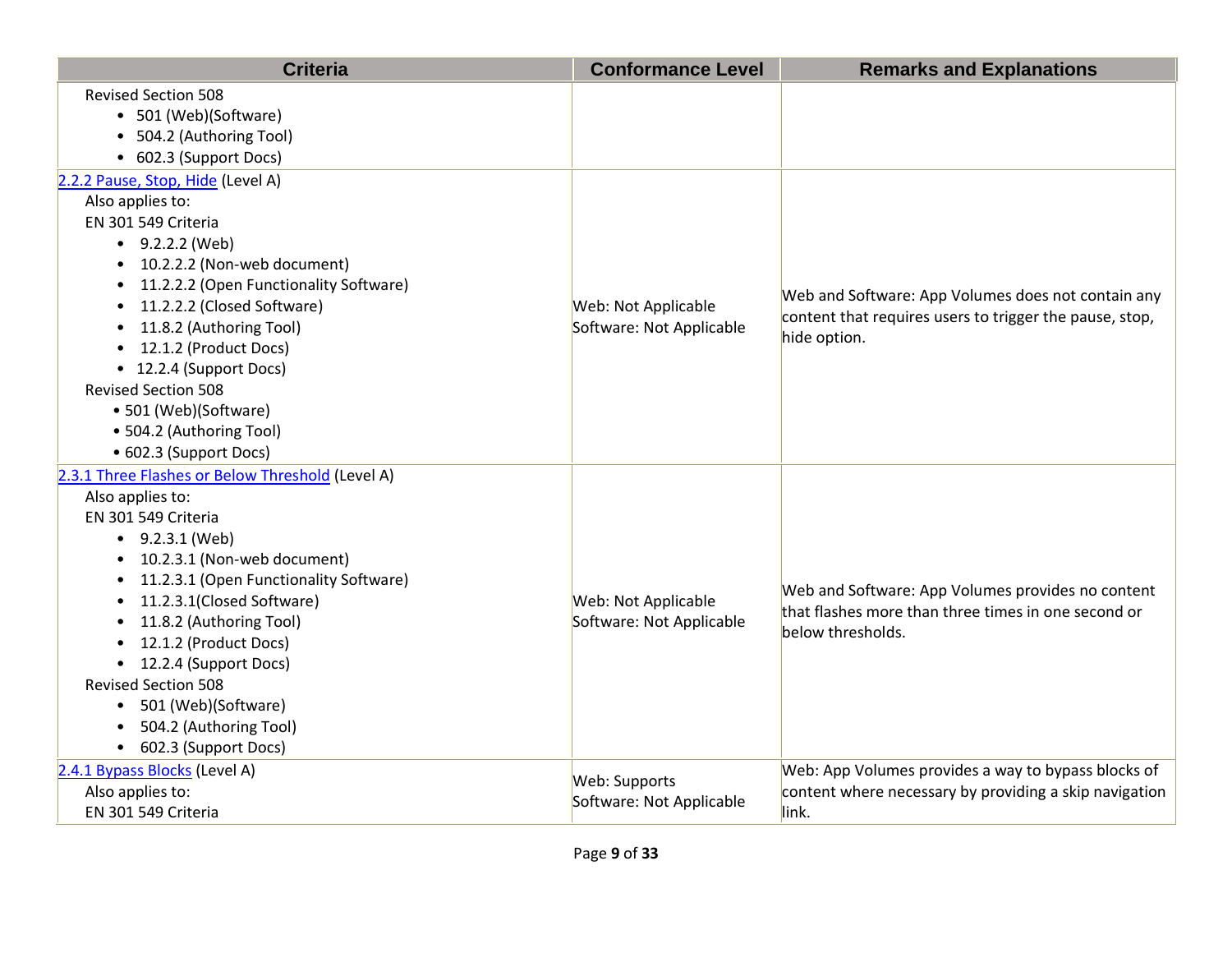| <b>Criteria</b>                                                                                                                                                                                                                                                                                                                                                                                                                                                    | <b>Conformance Level</b>                             | <b>Remarks and Explanations</b>                                                                                                                                                                                                                                                                                                                                                                                  |
|--------------------------------------------------------------------------------------------------------------------------------------------------------------------------------------------------------------------------------------------------------------------------------------------------------------------------------------------------------------------------------------------------------------------------------------------------------------------|------------------------------------------------------|------------------------------------------------------------------------------------------------------------------------------------------------------------------------------------------------------------------------------------------------------------------------------------------------------------------------------------------------------------------------------------------------------------------|
| $-9.2.4.1$ (Web)<br>10.2.4.1 (Non-web document) - Does not apply<br>11.2.4.1 (Open Functionality Software) - Does not apply<br>11.2.4.1 (Closed Software) - Does not apply<br>11.8.2 (Authoring Tool)<br>12.1.2 (Product Docs)<br>• 12.2.4 (Support Docs)<br><b>Revised Section 508</b><br>• 501 (Web)(Software) - Does not apply to non-web software<br>504.2 (Authoring Tool)<br>$\bullet$<br>602.3 (Support Docs) - Does not apply to non-web docs<br>$\bullet$ |                                                      | Software: In App Volumes Installer, no content is<br>repeated on different windows.                                                                                                                                                                                                                                                                                                                              |
| 2.4.2 Page Titled (Level A)<br>Also applies to:<br>EN 301 549 Criteria<br>$\bullet$ 9.2.4.2 (Web)<br>• 10.2.4.2 (Non-web document)<br>11.2.4.2 (Open Functionality Software) - Does not apply<br>11.2.4.2 (Closed Software) - Does not apply<br>11.8.2 (Authoring Tool)<br>12.1.2 (Product Docs)<br>• 12.2.4 (Support Docs)<br><b>Revised Section 508</b><br>• 501 (Web)(Software)<br>504.2 (Authoring Tool)<br>• 602.3 (Support Docs)                             | Web: Supports<br>Software: Supports                  | Web and Software: App Volumes provides page title to<br>describe its purpose.                                                                                                                                                                                                                                                                                                                                    |
| 2.4.3 Focus Order (Level A)<br>Also applies to:<br>EN 301 549 Criteria<br>$\bullet$ 9.2.4.3 (Web)<br>• 10.2.4.3 (Non-web document)<br>• 11.2.4.3 (Open Functionality Software)<br>11.2.4.3 (Closed Software)<br>11.8.2 (Authoring Tool)<br>12.1.2 (Product Docs)<br>• 12.2.4 (Support Docs)                                                                                                                                                                        | <b>Web: Partially Supports</b><br>Software: Supports | Web: In App Volumes, the focus order is sequential and<br>meaningful for many contents.<br>Some example cases where the criteria not met:<br>On the Inventory-Package-Move page, the<br>$\bullet$<br>keyboard focus goes to a hidden place after<br>pressing the tab key from the 'Packages' tab<br>item.<br>On the Directory-Properties page, the focus<br>order is illogical after the 'Users' tab item as the |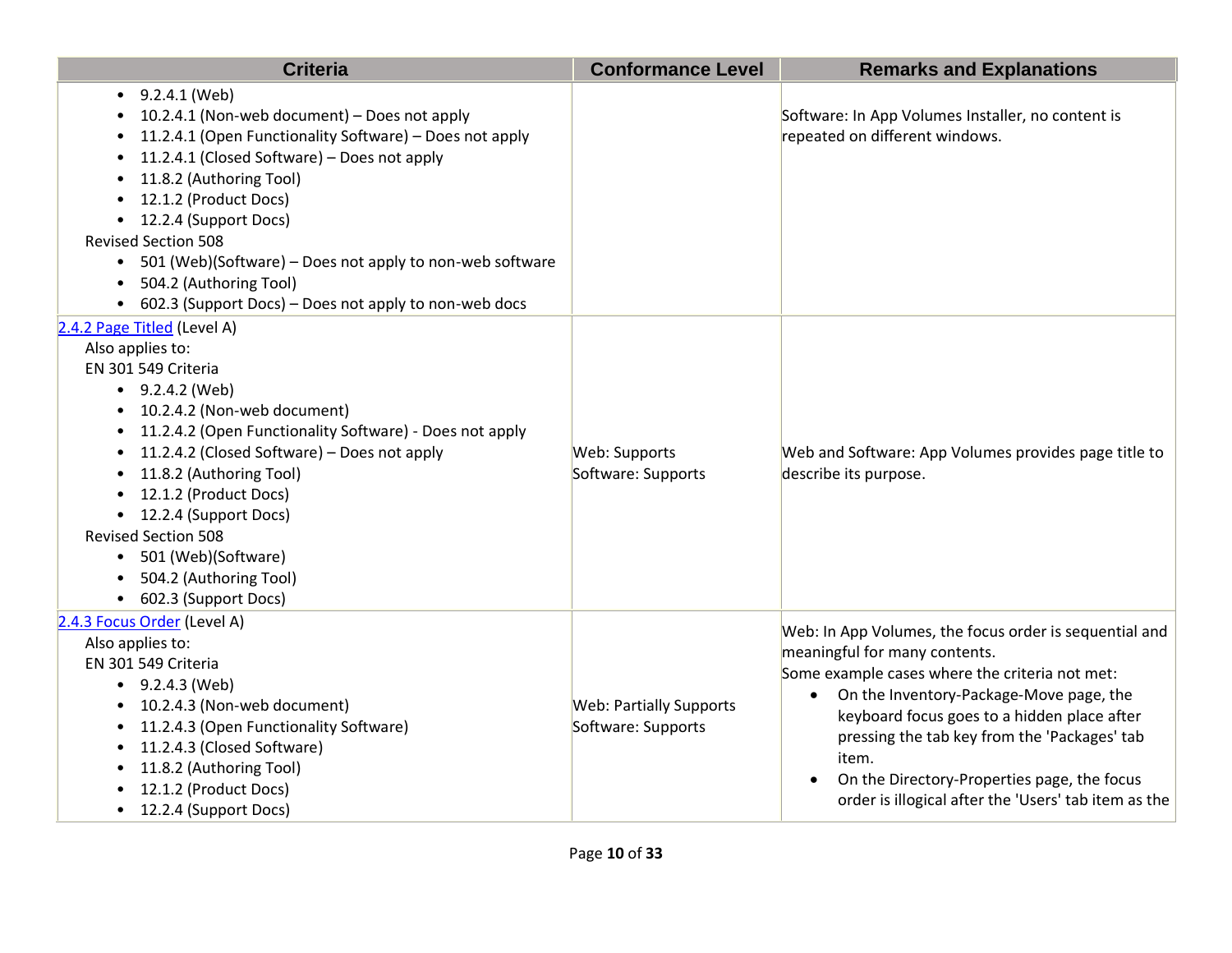| <b>Criteria</b>                                                                                                                                                                                                                                                                                                                                                                                                       | <b>Conformance Level</b>                               | <b>Remarks and Explanations</b>                                                                                                                                                                                                                                                             |
|-----------------------------------------------------------------------------------------------------------------------------------------------------------------------------------------------------------------------------------------------------------------------------------------------------------------------------------------------------------------------------------------------------------------------|--------------------------------------------------------|---------------------------------------------------------------------------------------------------------------------------------------------------------------------------------------------------------------------------------------------------------------------------------------------|
| <b>Revised Section 508</b><br>• 501 (Web)(Software)<br>504.2 (Authoring Tool)<br>602.3 (Support Docs)                                                                                                                                                                                                                                                                                                                 |                                                        | focus starts from the 'Sync' button instead of<br>the 'Assign application' button.<br>Software: In App Volumes Installer, the focus order is<br>sequential and meaningful.                                                                                                                  |
| 2.4.4 Link Purpose (In Context) (Level A)<br>Also applies to:<br>EN 301 549 Criteria<br>$\bullet$ 9.2.4.4 (Web)<br>• 10.2.4.4 (Non-web document)<br>11.2.4.4 (Open Functionality Software)<br>11.2.4.4 (Closed Software<br>11.8.2 (Authoring Tool)<br>• 12.1.2 (Product Docs)<br>• 12.2.4 (Support Docs)<br><b>Revised Section 508</b><br>• 501 (Web)(Software)<br>• 504.2 (Authoring Tool)<br>• 602.3 (Support Docs) | <b>Web: Partially Supports</b><br>Software: Supports   | Web: App Volumes contains links that describe their<br>purpose, except for one instance:<br>• On the Dashboard page, the link text is not<br>defined for the graphical image present in an<br>anchor tag.<br>Software: App Volumes Installer contains links that<br>describe their purpose. |
| 2.5.1 Pointer Gestures (Level A 2.1 only)<br>Also applies to:<br>EN 301 549 Criteria<br>$-9.2.5.1$ (Web)<br>• 10.2.5.1 (Non-web document)<br>11.2.5.1 (Open Functionality Software)<br>11.2.5.1 (Closed Software)<br>11.8.2 (Authoring Tool)<br>• 12.1.2 (Product Docs)<br>• 12.2.4 (Support Docs)<br>Revised Section 508 - Does not apply                                                                            | <b>Web: Not Applicable</b><br>Software: Not Applicable | Web and Software: App Volumes does not use pointer<br>gestures.                                                                                                                                                                                                                             |
| 2.5.2 Pointer Cancellation (Level A 2.1 only)<br>Also applies to:<br>EN 301 549 Criteria<br>$-9.2.5.2$ (Web)<br>• 10.2.5.2 (Non-web document)                                                                                                                                                                                                                                                                         | Web: Supports<br>Software: Supports                    | Web and Software: App Volumes supports pointer<br>cancellation and no down-event.                                                                                                                                                                                                           |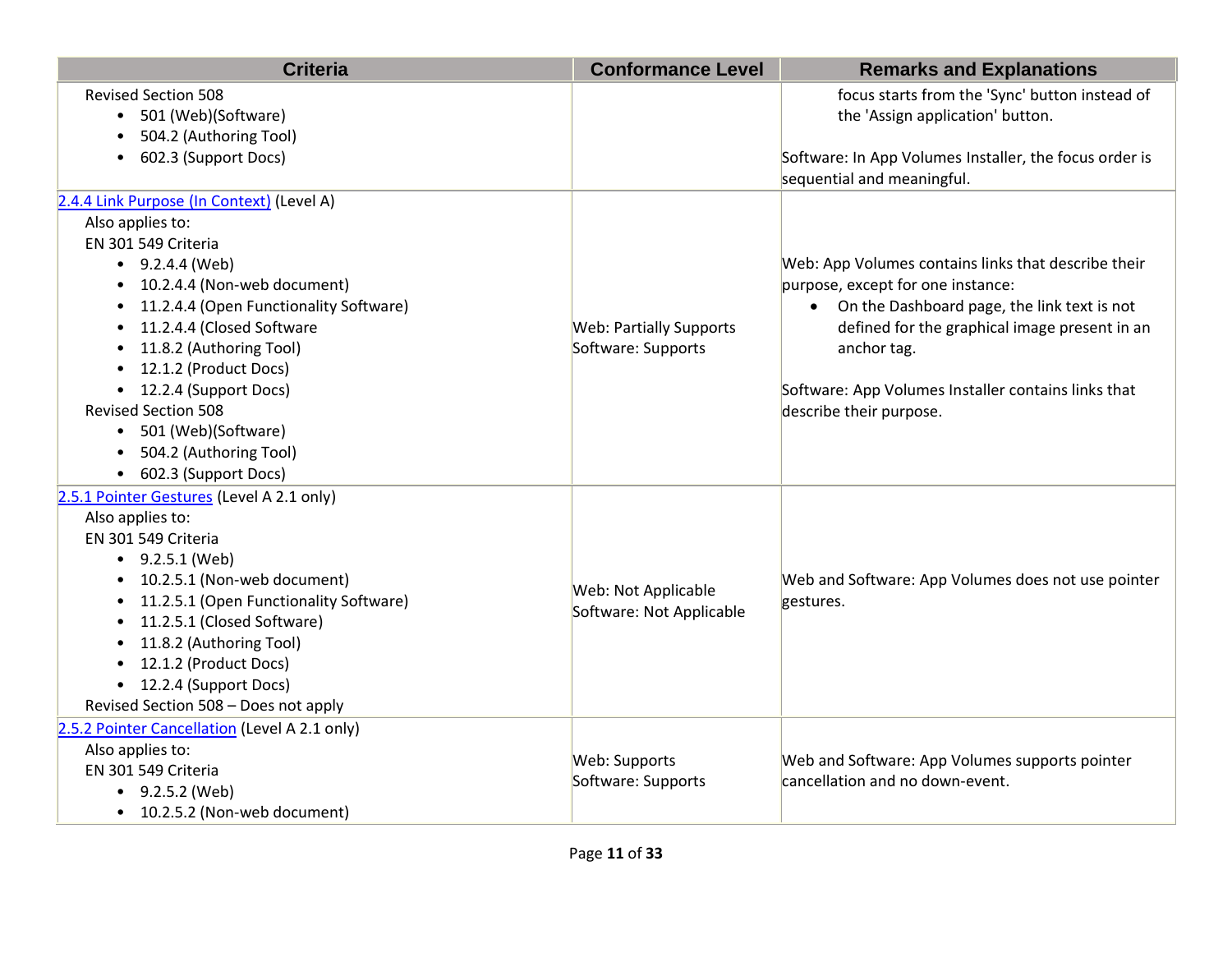| <b>Criteria</b>                                                                                                                                                                                                                                                                                                                                                            | <b>Conformance Level</b>                        | <b>Remarks and Explanations</b>                                                                                                                                                                                                       |
|----------------------------------------------------------------------------------------------------------------------------------------------------------------------------------------------------------------------------------------------------------------------------------------------------------------------------------------------------------------------------|-------------------------------------------------|---------------------------------------------------------------------------------------------------------------------------------------------------------------------------------------------------------------------------------------|
| • 11.2.5.2 (Open Functionality Software)<br>11.2.5.2 (Closed Software)<br>11.8.2 (Authoring Tool)<br>12.1.2 (Product Docs)<br>• 12.2.4 (Support Docs)<br>Revised Section 508 - Does not apply                                                                                                                                                                              |                                                 |                                                                                                                                                                                                                                       |
| 2.5.3 Label in Name (Level A 2.1 only)                                                                                                                                                                                                                                                                                                                                     |                                                 |                                                                                                                                                                                                                                       |
| Also applies to:<br>EN 301 549 Criteria<br>$\bullet$ 9.2.5.3 (Web)<br>10.2.5.3 (Non-web document)<br>11.2.5.3 (Open Functionality Software)<br>11.2.5.3 (Closed Software)<br>11.8.2 (Authoring Tool)<br>• 12.1.2 (Product Docs)<br>• 12.2.4 (Support Docs)<br>Revised Section 508 - Does not apply                                                                         | Web: Supports<br>Software: Supports             | Web and Software: In App Volumes, accessible names<br>of user interface controls that match their visual labels<br>are used.                                                                                                          |
| 2.5.4 Motion Actuation (Level A 2.1 only)<br>Also applies to:<br>EN 301 549 Criteria<br>$\bullet$ 9.2.5.4 (Web)<br>• 10.2.5.4 (Non-web document)<br>11.2.5.4 (Open Functionality Software)<br>11.2.5.4 (Closed Software<br>$\bullet$<br>11.8.2 (Authoring Tool)<br>$\bullet$<br>• 12.1.2 (Product Docs)<br>• 12.2.4 (Support Docs)<br>Revised Section 508 - Does not apply | Web: Not Applicable<br>Software: Not Applicable | Web and Software: App Volumes does not contain<br>functionality that require device motion or user motion.                                                                                                                            |
| 3.1.1 Language of Page (Level A)<br>Also applies to:<br>EN 301 549 Criteria<br>$\bullet$ 9.3.1.1 (Web)<br>• 10.3.1.1 (Non-web document)<br>• 11.3.1.1.1 (Open Functionality Software)<br>• 11.3.1.1.2 (Closed Software)                                                                                                                                                    | Web: Supports<br>Software: Supports             | Web: In App Volumes, the primary language is defined<br>programmatically.<br>Software: In App Volumes Installer, the default language<br>of pages can be identified by the screen readers listed in<br>the "Evaluation Methods Used". |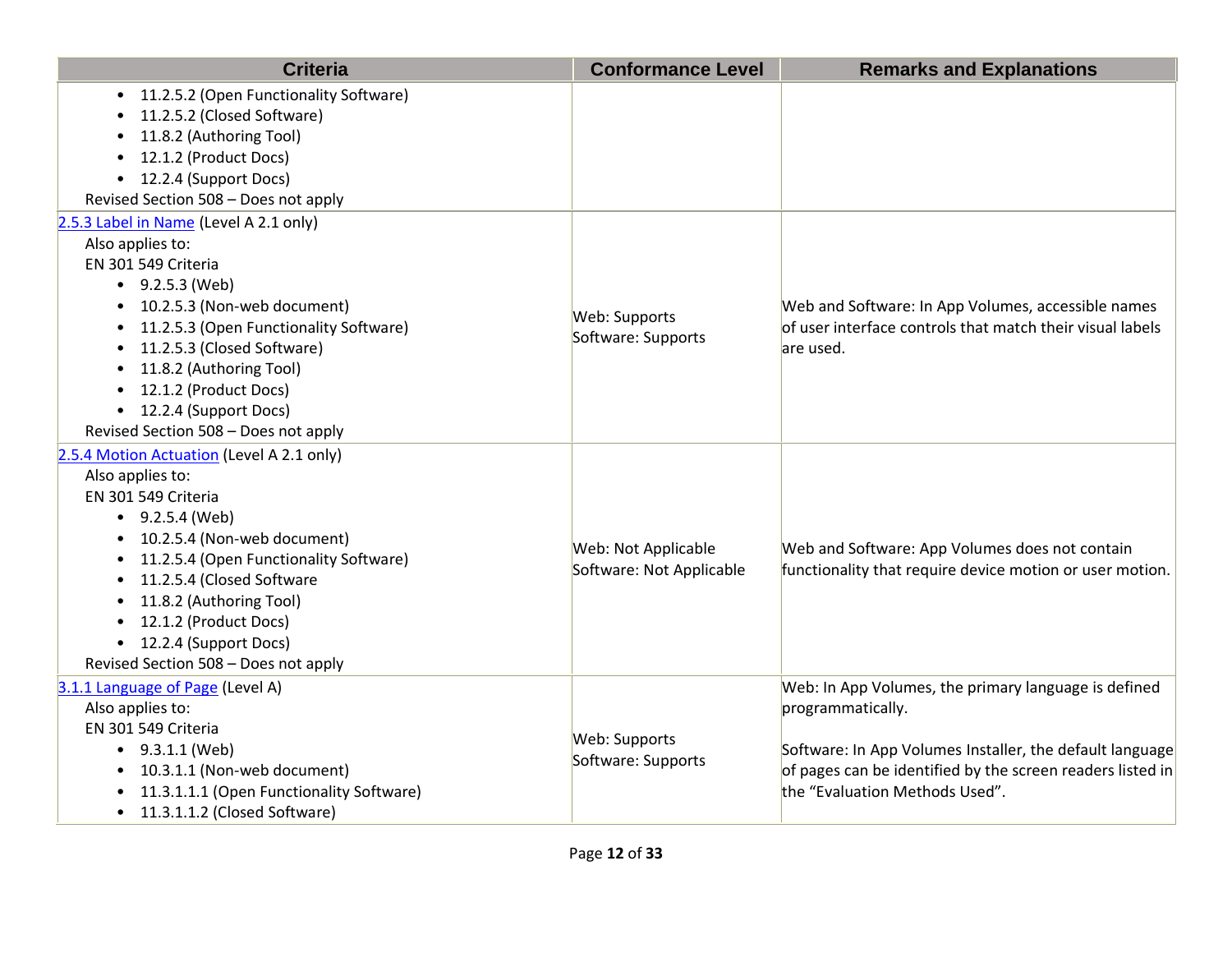| <b>Criteria</b>                                                                                                                                                                                                                                                                                                                                                                                                                          | <b>Conformance Level</b>            | <b>Remarks and Explanations</b>                                                                                                          |
|------------------------------------------------------------------------------------------------------------------------------------------------------------------------------------------------------------------------------------------------------------------------------------------------------------------------------------------------------------------------------------------------------------------------------------------|-------------------------------------|------------------------------------------------------------------------------------------------------------------------------------------|
| • 11.8.2 (Authoring Tool)<br>12.1.2 (Product Docs)<br>• 12.2.4 (Support Docs)<br><b>Revised Section 508</b><br>• 501 (Web)(Software)<br>504.2 (Authoring Tool)<br>• 602.3 (Support Docs)                                                                                                                                                                                                                                                 |                                     |                                                                                                                                          |
| 3.2.1 On Focus (Level A)<br>Also applies to:<br>EN 301 549 Criteria<br>$\bullet$ 9.3.2.1 (Web)<br>• 10.3.2.1 (Non-web document)<br>11.3.2.1 (Open Functionality Software)<br>11.3.2.1 (Closed Software)<br>11.8.2 (Authoring Tool)<br>• 12.1.2 (Product Docs)<br>• 12.2.4 (Support Docs)<br><b>Revised Section 508</b><br>• 501 (Web)(Software)<br>504.2 (Authoring Tool)<br>• 602.3 (Support Docs)                                      | Web: Supports<br>Software: Supports | Web and Software: In App Volumes, UI components on<br>receiving focus do not initiate any change of context.                             |
| 3.2.2 On Input (Level A)<br>Also applies to:<br>EN 301 549 Criteria<br>$-9.3.2.2$ (Web)<br>10.3.2.2 (Non-web document)<br>11.3.2.2 (Open Functionality Software)<br>11.3.2.2 (Closed Software)<br>11.8.2 (Authoring Tool)<br>$\bullet$<br>12.1.2 (Product Docs)<br>$\bullet$<br>• 12.2.4 (Support Docs)<br><b>Revised Section 508</b><br>501 (Web)(Software)<br>$\bullet$<br>504.2 (Authoring Tool)<br>602.3 (Support Docs)<br>$\bullet$ | Web: Supports<br>Software: Supports | Web and Software: App Volumes provides components<br>that do not initiate a change of context automatically<br>while taking user inputs. |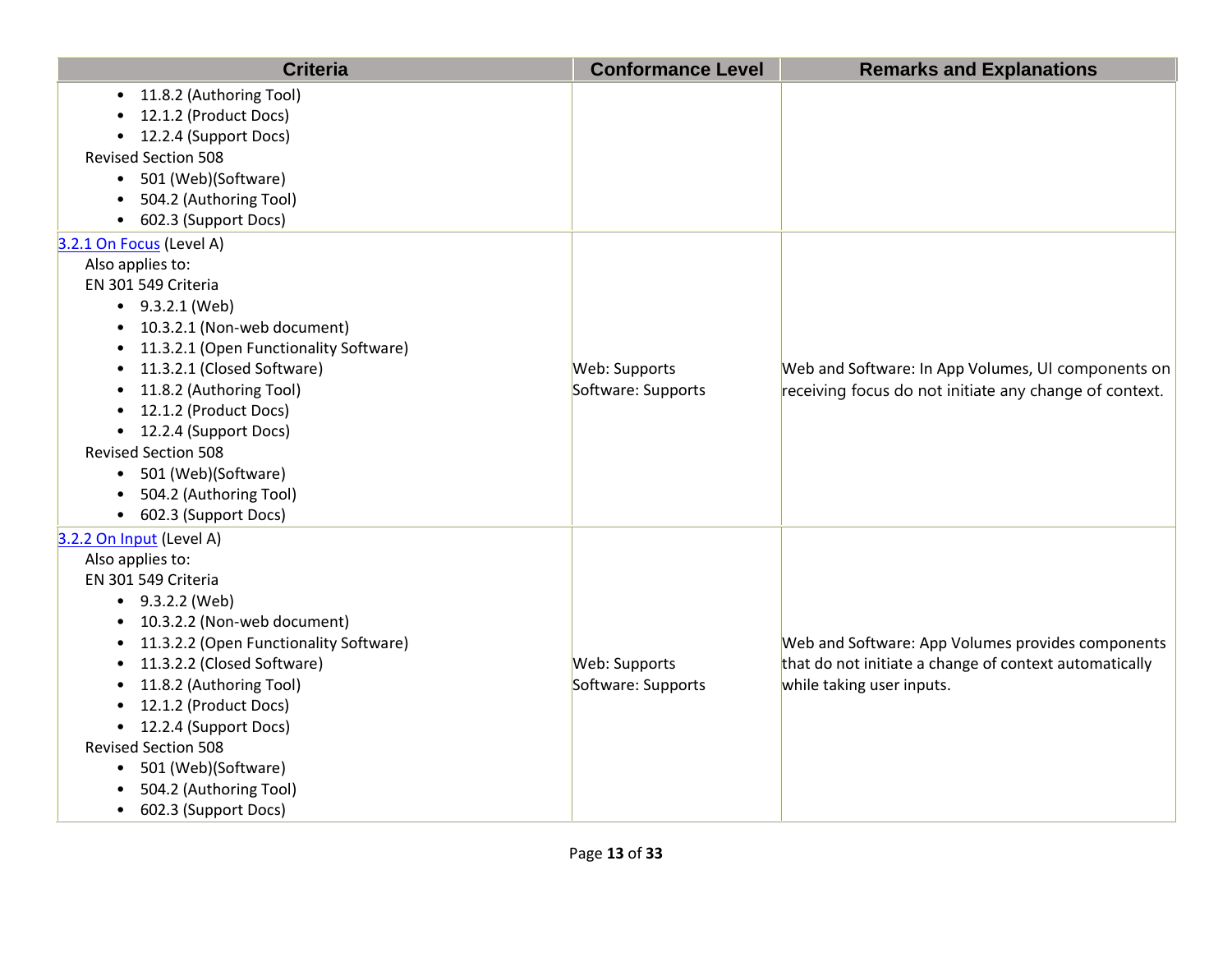| <b>Criteria</b>                                                                                                                                                                                                                                                                                                                                                                                                                                     | <b>Conformance Level</b>                             | <b>Remarks and Explanations</b>                                                                                                                                                                                                                                                                                                                                                                                                                                                                     |
|-----------------------------------------------------------------------------------------------------------------------------------------------------------------------------------------------------------------------------------------------------------------------------------------------------------------------------------------------------------------------------------------------------------------------------------------------------|------------------------------------------------------|-----------------------------------------------------------------------------------------------------------------------------------------------------------------------------------------------------------------------------------------------------------------------------------------------------------------------------------------------------------------------------------------------------------------------------------------------------------------------------------------------------|
| 3.3.1 Error Identification (Level A)<br>Also applies to:<br>EN 301 549 Criteria<br>$-9.3.3.1$ (Web)<br>• 10.3.3.1 (Non-web document)<br>11.3.3.1.1 (Open Functionality Software)<br>$\bullet$<br>11.3.3.1.2 (Closed Software)<br>$\bullet$<br>11.8.2 (Authoring Tool)<br>$\bullet$<br>• 12.1.2 (Product Docs)<br>• 12.2.4 (Support Docs)<br><b>Revised Section 508</b><br>• 501 (Web)(Software)<br>504.2 (Authoring Tool)<br>• 602.3 (Support Docs) | Web: Supports<br>Software: Supports                  | Web and Software: In App Volumes, error messages are<br>identified by screen readers listed in the "Evaluation<br>Method Used".                                                                                                                                                                                                                                                                                                                                                                     |
| 3.3.2 Labels or Instructions (Level A)<br>Also applies to:<br>EN 301 549 Criteria<br>$-9.3.3.2$ (Web)<br>• 10.3.3.2 (Non-web document)<br>• 11.3.3.2 (Open Functionality Software)<br>• 11.3.3.2 (Closed Software)<br>• 11.8.2 (Authoring Tool)<br>• 12.1.2 (Product Docs)<br>• 12.2.4 (Support Docs) Revised Section 508<br>501 (Web)(Software)<br>$\bullet$<br>504.2 (Authoring Tool)<br>• 602.3 (Support Docs)                                   | <b>Web: Partially Supports</b><br>Software: Supports | Web: App Volumes contains form fields with<br>programmatically defined labels or instructions on many<br>pages.<br>Some example cases where the criteria not met:<br>On the Activity-Jobs page, the label is not<br>defined for checkboxes present in the last<br>column of the table.<br>On the Configuration-Register page, a blank<br>label is not defined for the Spin button.<br>Software: App Volumes Installer contains form fields<br>with programmatically defined labels or instructions. |
| 4.1.1 Parsing (Level A)<br>Also applies to:<br>EN 301 549 Criteria<br>$\bullet$ 9.4.1.1 (Web)<br>• 10.4.1.1 (Non-web document)<br>• 11.4.1.1.1 (Open Functionality Software)<br>• 11.4.1.1.2 (Closed Software) - Does not apply<br>11.8.2 (Authoring Tool)<br>• 12.1.2 (Product Docs)                                                                                                                                                               | Web: Supports<br>Software: Supports                  | Web: In App Volumes, markup can be interpreted and<br>parsed by assistive technologies.<br>Software: In App Volumes Installer, contents can be<br>exposed properly to the assistive technologies.                                                                                                                                                                                                                                                                                                   |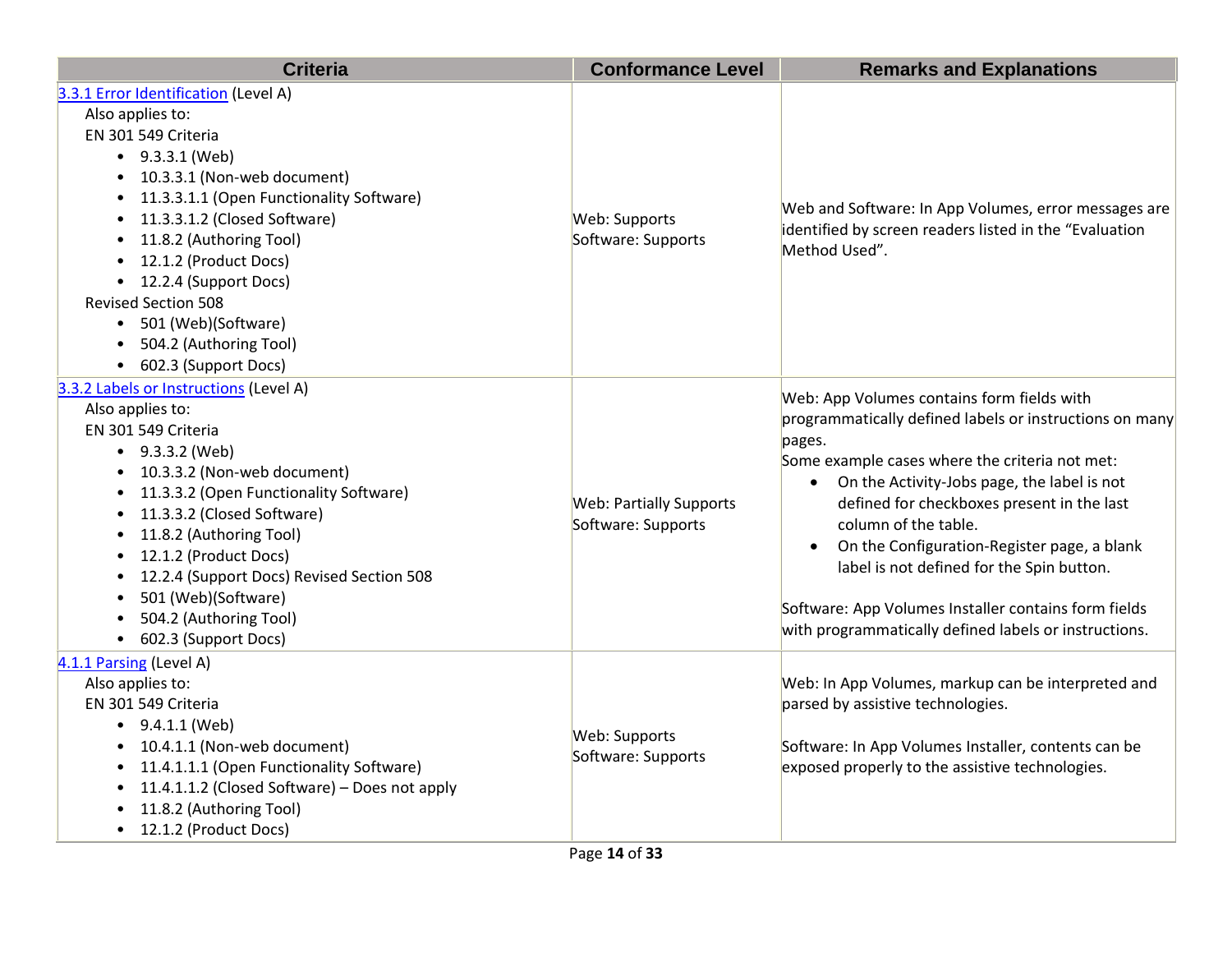| <b>Criteria</b>                               | <b>Conformance Level</b> | <b>Remarks and Explanations</b>                          |
|-----------------------------------------------|--------------------------|----------------------------------------------------------|
| 12.2.4 (Support Docs)<br>$\bullet$            |                          |                                                          |
| <b>Revised Section 508</b>                    |                          |                                                          |
| 501 (Web)(Software)<br>$\bullet$              |                          |                                                          |
| 504.2 (Authoring Tool)                        |                          |                                                          |
| 602.3 (Support Docs)<br>$\bullet$             |                          |                                                          |
| 4.1.2 Name, Role, Value (Level A)             |                          |                                                          |
| Also applies to:                              |                          | Web: In App Volumes, name, role, value is defined for    |
| EN 301 549 Criteria                           |                          | many UI elements programmatically.                       |
| $\bullet$ 9.4.1.2 (Web)                       |                          | Some example cases where the criteria not met:           |
| • 10.4.1.2 (Non-web document)                 |                          | On the Configuration-Domain page, the name,              |
| • 11.4.1.2.1 (Open Functionality Software)    |                          | role, and state is not defined for Toggle details        |
| • 11.4.1.2.2 (Closed Software) – Not required | Web: Partially Supports  | control.                                                 |
| • 11.8.2 (Authoring Tool)                     | Software: Supports       | On the Configuration-Machine Manager page,               |
| • 12.1.2 (Product Docs)                       |                          | the role and state are not defined for "Required         |
| • 12.2.4 (Support Docs)                       |                          | vCenter Permission" control.                             |
| <b>Revised Section 508</b>                    |                          |                                                          |
| 501 (Web)(Software)<br>$\bullet$              |                          | Software: In App Volumes Installer, name, role, value is |
| 504.2 (Authoring Tool)                        |                          | defined for the UI elements programmatically.            |
| 602.3 (Support Docs)<br>$\bullet$             |                          |                                                          |

## **Table 2: Success Criteria, Level AA**

| <b>Criteria</b>                                                                                                                                                                     | <b>Conformance Level</b>                        | <b>Remarks and Explanations</b>                                                                            |
|-------------------------------------------------------------------------------------------------------------------------------------------------------------------------------------|-------------------------------------------------|------------------------------------------------------------------------------------------------------------|
| 1.2.4 Captions (Live) (Level AA)<br>Also applies to:<br>EN 301 549 Criteria<br>$\bullet$ 9.1.2.4 (Web)<br>• 10.1.2.4 (Non-web document)<br>• 11.1.2.4 (Open Functionality Software) | Web: Not Applicable<br>Software: Not Applicable | Web and Software: App Volumes does not contain any<br>synchronized media with live audio content requiring |
| • 11.1.2.4 (Closed Software)<br>• 11.8.2 (Authoring Tool)<br>• 12.1.2 (Product Docs)                                                                                                |                                                 | captions.                                                                                                  |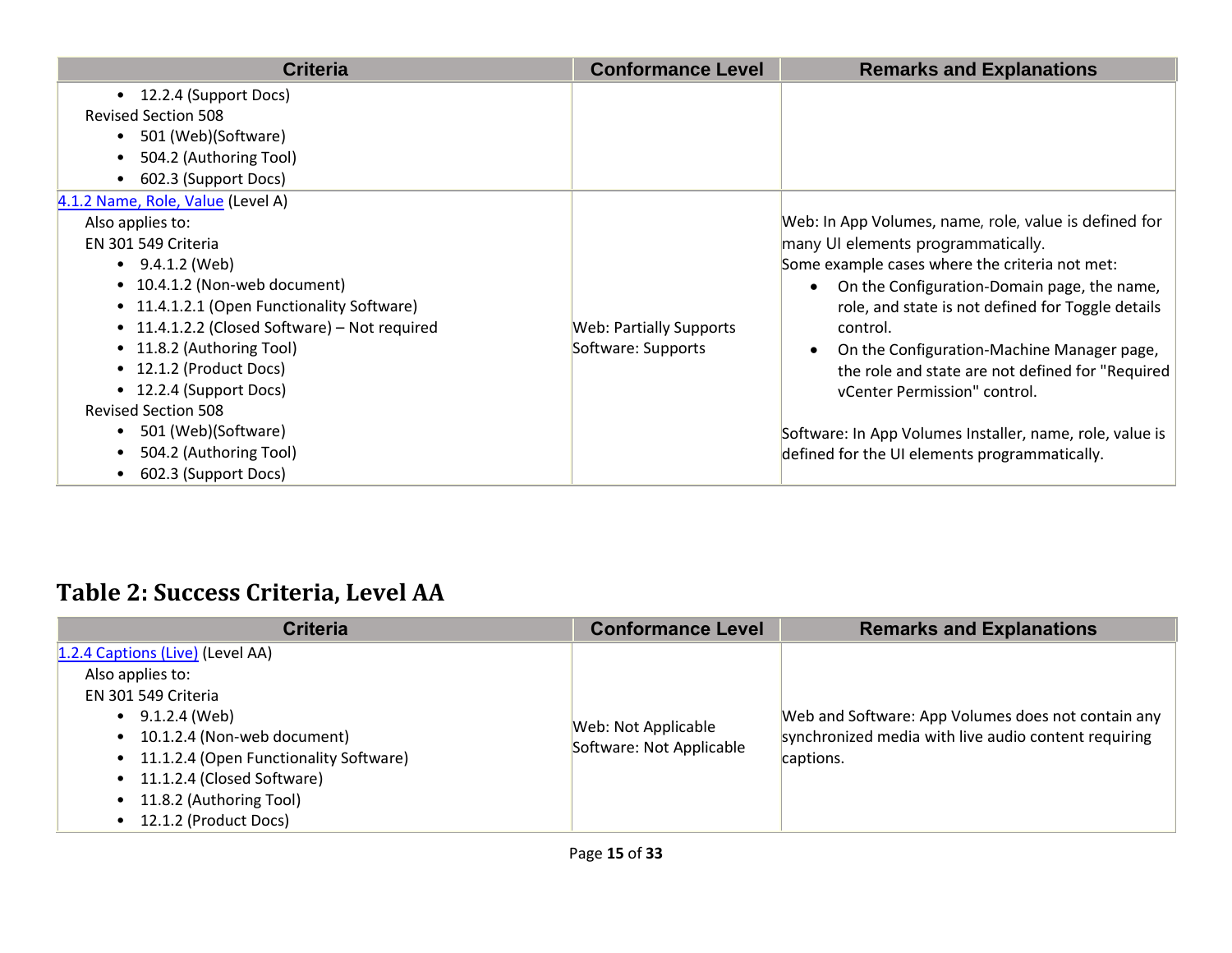| <b>Criteria</b>                                       | <b>Conformance Level</b> | <b>Remarks and Explanations</b>                      |
|-------------------------------------------------------|--------------------------|------------------------------------------------------|
| • 12.2.4 (Support Docs)<br><b>Revised Section 508</b> |                          |                                                      |
| • 501 (Web)(Software)                                 |                          |                                                      |
| 504.2 (Authoring Tool)                                |                          |                                                      |
| 602.3 (Support Docs)<br>$\bullet$                     |                          |                                                      |
| 1.2.5 Audio Description (Prerecorded) (Level AA)      |                          |                                                      |
| Also applies to:                                      |                          |                                                      |
| EN 301 549 Criteria                                   |                          |                                                      |
| $\bullet$ 9.1.2.5 (Web)                               |                          |                                                      |
| • 10.1.2.5 (Non-web document)                         |                          |                                                      |
| • 11.1.2.5 (Open Functionality Software)              |                          |                                                      |
| • 11.1.2.5 (Closed Software)                          | Web: Not Applicable      | Web and Software: App Volumes does not contain any   |
| • 11.8.2 (Authoring Tool)                             | Software: Not Applicable | synchronized media with prerecorded video content.   |
| • 12.1.2 (Product Docs)                               |                          |                                                      |
| • 12.2.4 (Support Docs)                               |                          |                                                      |
| <b>Revised Section 508</b>                            |                          |                                                      |
| • 501 (Web)(Software)                                 |                          |                                                      |
| • 504.2 (Authoring Tool)                              |                          |                                                      |
| • 602.3 (Support Docs                                 |                          |                                                      |
| 1.3.4 Orientation (Level AA 2.1 only)                 |                          |                                                      |
| Also applies to:                                      |                          |                                                      |
| EN 301 549 Criteria                                   |                          |                                                      |
| $-9.1.3.4$ (Web)                                      |                          |                                                      |
| • 10.1.3.4 (Non-web document)                         | Web: Not Applicable      | Web and Software: App Volumes is not available for   |
| • 11.1.3.4 (Open Functionality Software)              | Software: Not Applicable | mobile devices or mobile Web.                        |
| • 11.1.3.4 (Closed Software)                          |                          |                                                      |
| 11.8.2 (Authoring Tool)                               |                          |                                                      |
| • 12.1.2 (Product Docs)<br>• 12.2.4 (Support Docs)    |                          |                                                      |
| Revised Section 508 - Does not apply                  |                          |                                                      |
| 1.3.5 Identify Input Purpose (Level AA 2.1 only)      |                          | Web: App Volumes contains forms that                 |
| Also applies to:                                      |                          | programmatically define the purpose of input fields. |
| EN 301 549 Criteria                                   | Web: Supports            |                                                      |
| • $9.1.3.5$ (Web)                                     | Software: Not Applicable | Software: App Volumes Installer does not contain web |
| • 10.1.3.5 (Non-web document)                         |                          | pages.                                               |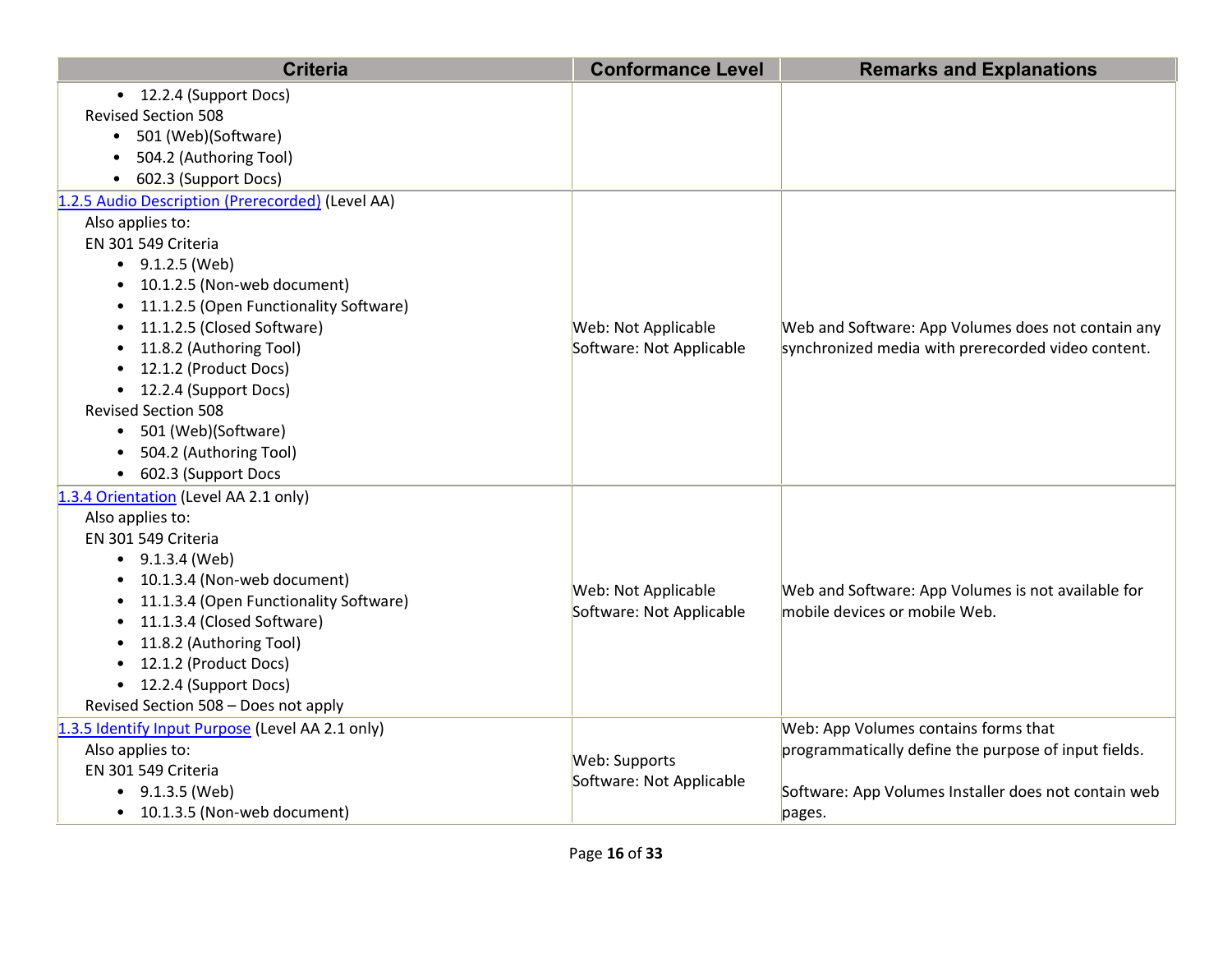| <b>Criteria</b>                                                                                                                                                                                                                                                                                                                                                                                                                                                         | <b>Conformance Level</b>                             | <b>Remarks and Explanations</b>                                                                                                                                                                                                                                                                                                                                                                                                                                                                                                                                                                                             |
|-------------------------------------------------------------------------------------------------------------------------------------------------------------------------------------------------------------------------------------------------------------------------------------------------------------------------------------------------------------------------------------------------------------------------------------------------------------------------|------------------------------------------------------|-----------------------------------------------------------------------------------------------------------------------------------------------------------------------------------------------------------------------------------------------------------------------------------------------------------------------------------------------------------------------------------------------------------------------------------------------------------------------------------------------------------------------------------------------------------------------------------------------------------------------------|
| 11.1.3.5 (Open Functionality Software)<br>$\bullet$<br>11.1.3.5 (Closed Software)<br>11.8.2 (Authoring Tool)<br>12.1.2 (Product Docs)<br>12.2.4 (Support Docs)<br>$\bullet$<br>Revised Section 508 - Does not apply                                                                                                                                                                                                                                                     |                                                      |                                                                                                                                                                                                                                                                                                                                                                                                                                                                                                                                                                                                                             |
| 1.4.3 Contrast (Minimum) (Level AA)<br>Also applies to:<br>EN 301 549 Criteria<br>$\bullet$ 9.1.4.3 (Web)<br>10.1.4.3 (Non-web document)<br>11.1.4.3 (Open Functionality Software)<br>11.1.4.3 (Closed Software)<br>$\bullet$<br>11.8.2 (Authoring Tool)<br>$\bullet$<br>12.1.2 (Product Docs)<br>$\bullet$<br>• 12.2.4 (Support Docs)<br><b>Revised Section 508</b><br>501 (Web)(Software)<br>$\bullet$<br>504.2 (Authoring Tool)<br>602.3 (Support Docs)<br>$\bullet$ | <b>Web: Partially Supports</b><br>Software: Supports | Web: App Volumes contains many texts with a<br>minimum contrast ratio of 4.5:1.<br>Some example cases where the criteria not met:<br>On the Configuration-Domain page, the<br>$\bullet$<br>luminosity contrast ratio is less than 4.5:1 for<br>the placeholder text for the 'Filter' edit field.<br>On the Inventory-Rescan page, the luminosity<br>$\bullet$<br>contrast ratio is less than 4.5:1 for the status<br>message 'Warning: The UI will issue an error<br>after 10 minutes even if the task is still<br>processing'.<br>Software: App Volumes Installer contains text with a<br>minimum contrast ratio of 4.5:1. |
| 1.4.4 Resize text (Level AA)<br>Also applies to:<br>EN 301 549 Criteria<br>$\bullet$ 9.1.4.4 (Web)<br>• 10.1.4.4 (Non-web document)<br>11.1.4.4.1 (Open Functionality Software)<br>11.1.4.4.2 (Closed Software)<br>11.8.2 (Authoring Tool)<br>12.1.2 (Product Docs)<br>• 12.2.4 (Support Docs)<br><b>Revised Section 508</b><br>501 (Web)(Software)<br>$\bullet$<br>504.2 (Authoring Tool)<br>602.3 (Support Docs)<br>$\bullet$                                         | Web: Supports<br>Software: Supports                  | Web and Software: App Volumes contains text that can<br>be resized up to 200 percent without loss of content or<br>functionality on pages.                                                                                                                                                                                                                                                                                                                                                                                                                                                                                  |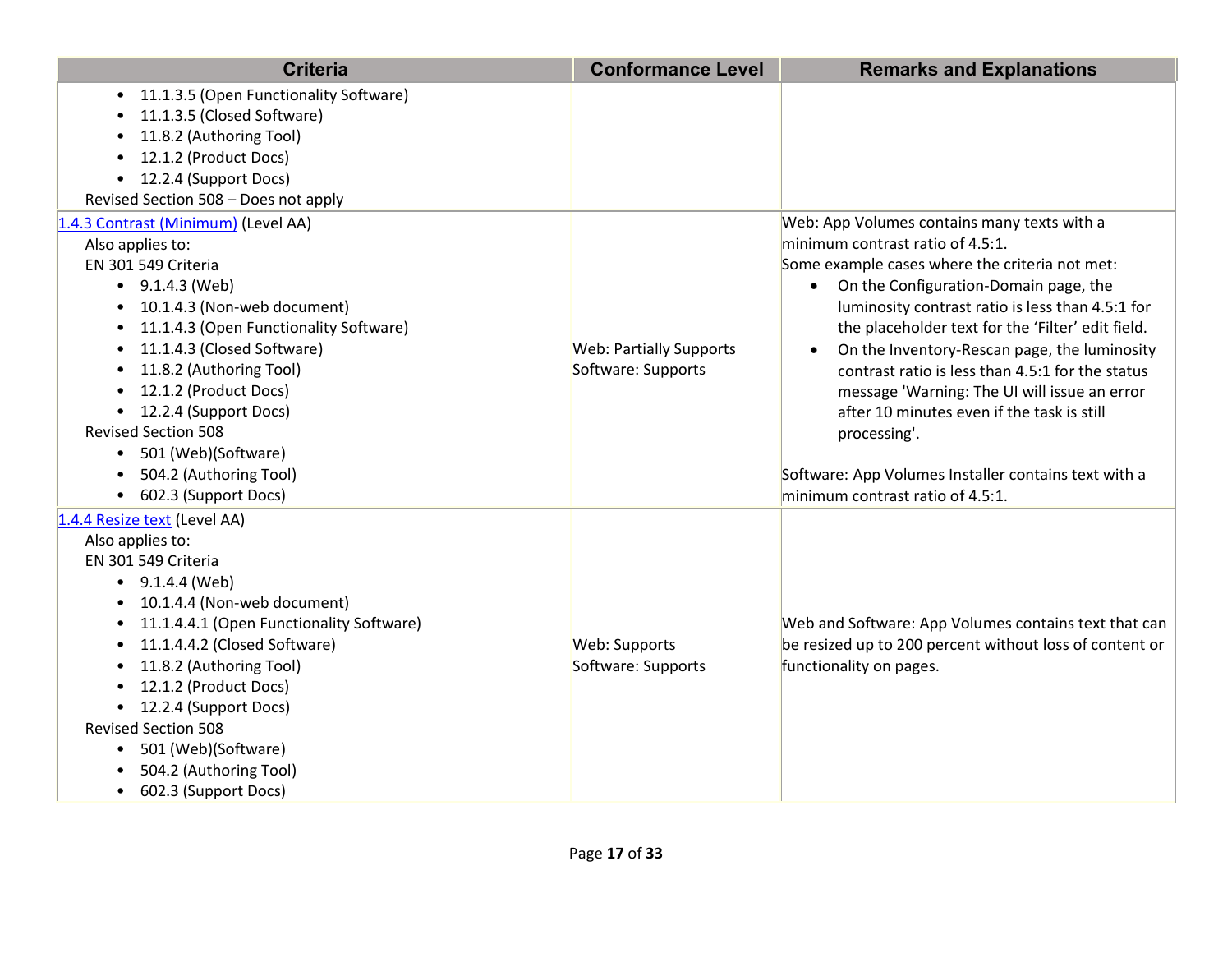| <b>Criteria</b>                                                                                                                                                                                                                                                                                                                                                                                                                                                        | <b>Conformance Level</b>                                       | <b>Remarks and Explanations</b>                                                                                                                                                                                                                                                                                                                                                          |
|------------------------------------------------------------------------------------------------------------------------------------------------------------------------------------------------------------------------------------------------------------------------------------------------------------------------------------------------------------------------------------------------------------------------------------------------------------------------|----------------------------------------------------------------|------------------------------------------------------------------------------------------------------------------------------------------------------------------------------------------------------------------------------------------------------------------------------------------------------------------------------------------------------------------------------------------|
| 1.4.5 Images of Text (Level AA)<br>Also applies to:<br>EN 301 549 Criteria<br>$\bullet$ 9.1.4.5 (Web)<br>• 10.1.4.5 (Non-web document)<br>11.1.4.5.1 (Open Functionality Software)<br>$\bullet$<br>11.1.4.5.2 (Closed Software) – Does not apply<br>$\bullet$<br>11.8.2 (Authoring Tool)<br>$\bullet$<br>• 12.1.2 (Product Docs)<br>• 12.2.4 (Support Docs)<br><b>Revised Section 508</b><br>• 501 (Web)(Software)<br>504.2 (Authoring Tool)<br>• 602.3 (Support Docs) | Web: Supports<br>Software: Supports                            | Web and Software: App Volumes provides information<br>using plain text rather than images of text.                                                                                                                                                                                                                                                                                       |
| 1.4.10 Reflow (Level AA 2.1 only)<br>Also applies to:<br>EN 301 549 Criteria<br>$\bullet$ 9.1.4.10 (Web)<br>• 10.1.4.10 (Non-web document)<br>• 11.1.4.10.1 (Open Functionality Software)<br>• 11.1.4.10.2 (Closed Software)<br>• 11.8.2 (Authoring Tool)<br>• 12.1.2 (Product Docs)<br>• 12.2.4 (Support Docs)<br>Revised Section 508 - Does not apply                                                                                                                | Web: Does Not Support<br>Software: Supports                    | Web: App Volumes contains contents that reflow<br>inappropriately after a 400% zoom on the pages.<br>Software: App Volumes contains contents that reflow<br>correctly on all the pages.                                                                                                                                                                                                  |
| 1.4.11 Non-text Contrast (Level AA 2.1 only)<br>Also applies to:<br>EN 301 549 Criteria<br>$\bullet$ 9.1.4.11 (Web)<br>• 10.1.4.11 (Non-web document)<br>• 11.1.4.11 (Open Functionality Software)<br>11.1.4.11 (Closed Software)<br>• 11.8.2 (Authoring Tool)<br>• 12.1.2 (Product Docs)<br>• 12.2.4 (Support Docs)<br>Revised Section 508 - Does not apply                                                                                                           | <b>Web: Partially Supports</b><br>Software: Partially Supports | Web and Software: App Volumes contains non-text<br>contents with a minimum contrast ratio of 3:1 on most<br>of the pages.<br>Some example cases where the criteria not met:<br>On the Inventory-Create page, the contrast<br>ratio for keyboard focus boundary on the<br>combo box with their adjacent background is<br>1.7:1 which is less than the minimum contrast<br>ratio i.e. 3:1. |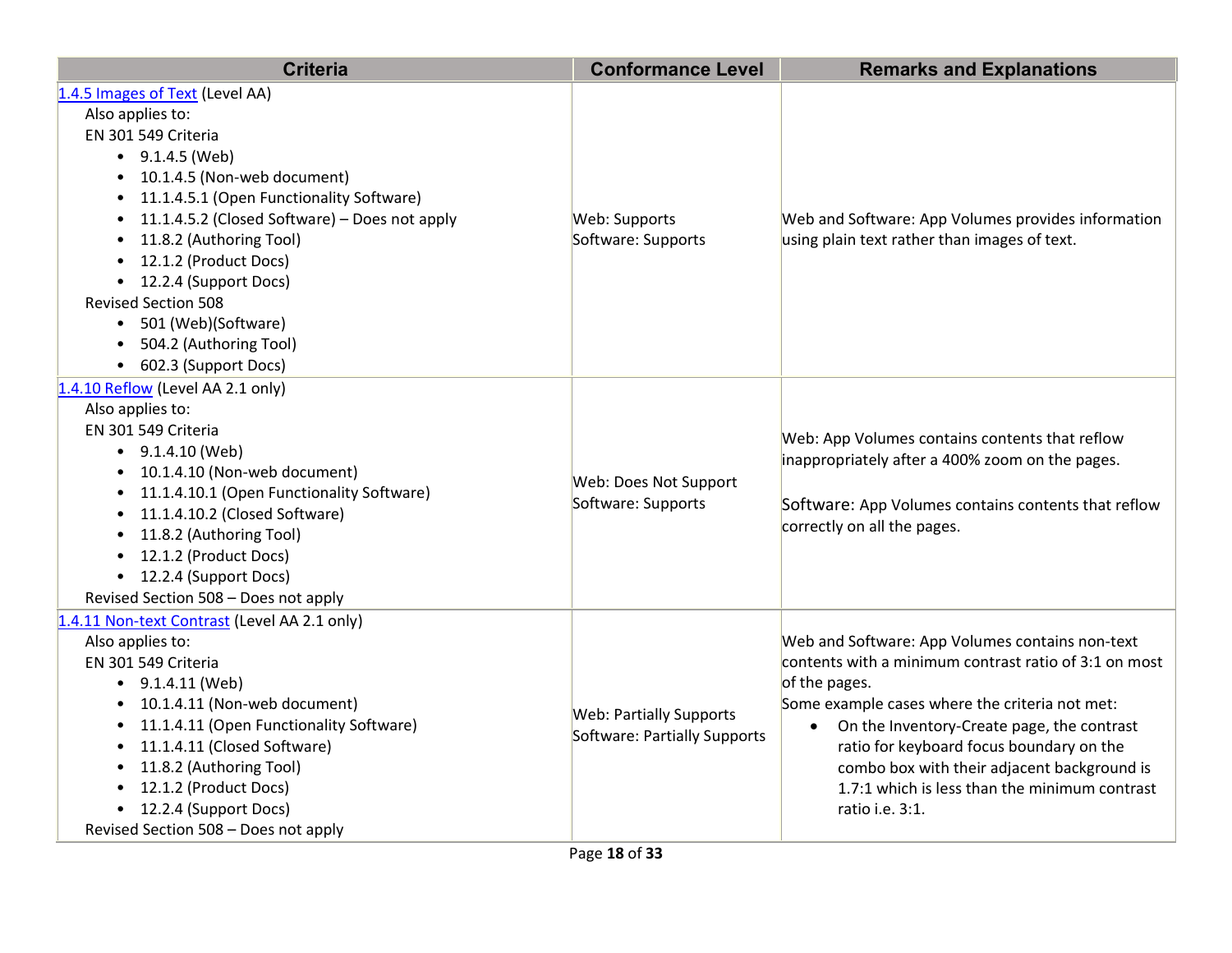| <b>Criteria</b>                                                                                                                                                                                                                                                                                                                                                                                                               | <b>Conformance Level</b>                  | <b>Remarks and Explanations</b>                                                                                                                                                                                                                                            |
|-------------------------------------------------------------------------------------------------------------------------------------------------------------------------------------------------------------------------------------------------------------------------------------------------------------------------------------------------------------------------------------------------------------------------------|-------------------------------------------|----------------------------------------------------------------------------------------------------------------------------------------------------------------------------------------------------------------------------------------------------------------------------|
|                                                                                                                                                                                                                                                                                                                                                                                                                               |                                           | On the App Volumes Installer window, the<br>$\bullet$<br>contrast ratio for keyboard focus boundary on<br>the 'Cancel' button with their adjacent<br>background is 2.1:1 which is less than the<br>minimum contrast ratio <i>i.e.</i> 3:1.                                 |
| 1.4.12 Text Spacing (Level AA 2.1 only)<br>Also applies to:<br>EN 301 549 Criteria<br>$\bullet$ 9.1.4.12 (Web)<br>10.1.4.12 (Non-web document)<br>11.1.4.12 (Open Functionality Software)<br>11.1.4.12 (Closed Software)<br>11.8.2 (Authoring Tool)<br>12.1.2 (Product Docs)<br>• 12.2.4 (Support Docs)<br>Revised Section 508 - Does not apply                                                                               | Web: Supports<br>Software: Not Applicable | Web: In App Volumes, when text spacing styles are<br>applied, content and functionality on pages are<br>available appropriately.<br>Software: App Volumes Installer does not contain web<br>pages.                                                                         |
| 1.4.13 Content on Hover or Focus (Level AA 2.1 only)<br>Also applies to:<br>EN 301 549 Criteria<br>$\bullet$ 9.1.4.13 (Web)<br>10.1.4.13 (Non-web document)<br>$\bullet$<br>11.1.4.13 (Open Functionality Software)<br>$\bullet$<br>11.1.4.13 (Closed Software)<br>$\bullet$<br>11.8.2 (Authoring Tool)<br>$\bullet$<br>12.1.2 (Product Docs)<br>$\bullet$<br>• 12.2.4 (Support Docs)<br>Revised Section 508 - Does not apply | Web: Supports<br>Software: Not Applicable | Web: App Volumes provides a mechanism to dismiss<br>the additional content on hover using the ESC key,<br>without moving the pointer or keyboard focus.<br>Software: In App Volumes Installer, pointer hover or<br>keyboard focus does not trigger any additional content. |
| 2.4.5 Multiple Ways (Level AA)<br>Also applies to:<br>EN 301 549 Criteria<br>$\bullet$ 9.2.4.5 (Web)<br>10.2.4.5 (Non-web document) - Does not apply<br>11.2.4.5 (Open Functionality Software) - Does not apply<br>11.2.4.5 (Closed Software) – Does not apply<br>$\bullet$                                                                                                                                                   | Web: Supports<br>Software: Not Applicable | Web: App Volumes provides multiple ways to locate the<br>required content.<br>Software: App Volumes Installer does not contain any<br>content which requires multiple ways to locate.                                                                                      |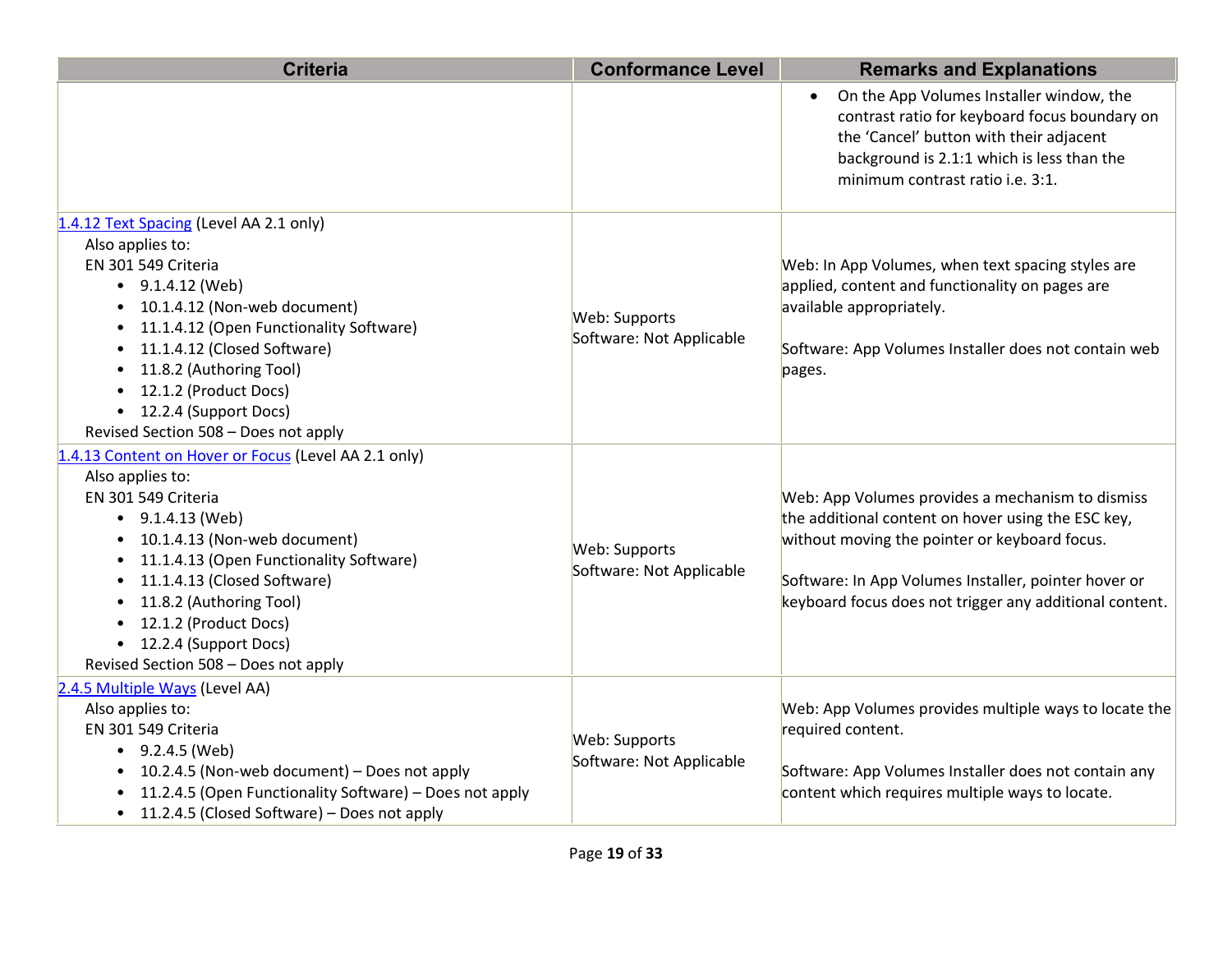| <b>Criteria</b>                                                                                                                                                                                                                                                                                                                                                                                                                                                    | <b>Conformance Level</b>                             | <b>Remarks and Explanations</b>                                                                                                                                                                                                                                                                                                                                                                                                                                                                                                                      |
|--------------------------------------------------------------------------------------------------------------------------------------------------------------------------------------------------------------------------------------------------------------------------------------------------------------------------------------------------------------------------------------------------------------------------------------------------------------------|------------------------------------------------------|------------------------------------------------------------------------------------------------------------------------------------------------------------------------------------------------------------------------------------------------------------------------------------------------------------------------------------------------------------------------------------------------------------------------------------------------------------------------------------------------------------------------------------------------------|
| 11.8.2 (Authoring Tool)<br>$\bullet$<br>12.1.2 (Product Docs)<br>• 12.2.4 (Support Docs)<br><b>Revised Section 508</b><br>501 (Web)(Software) – Does not apply to non-web software<br>$\bullet$<br>504.2 (Authoring Tool)<br>$\bullet$<br>602.3 (Support Docs) - Does not apply to non-web docs                                                                                                                                                                    |                                                      |                                                                                                                                                                                                                                                                                                                                                                                                                                                                                                                                                      |
| 2.4.6 Headings and Labels (Level AA)<br>Also applies to:<br>EN 301 549 Criteria<br>$\bullet$ 9.2.4.6 (Web)<br>10.2.4.6 (Non-web document)<br>11.2.4.6 (Open Functionality Software)<br>11.2.4.6 (Closed Software)<br>11.8.2 (Authoring Tool)<br>12.1.2 (Product Docs)<br>• 12.2.4 (Support Docs)<br><b>Revised Section 508</b><br>• 501 (Web)(Software)<br>504.2 (Authoring Tool)<br>• 602.3 (Support Docs)                                                        | Web: Supports<br>Software: supports                  | Web and Software: App Volumes provides headings and<br>labels to describe a topic or purpose.                                                                                                                                                                                                                                                                                                                                                                                                                                                        |
| 2.4.7 Focus Visible (Level AA)<br>Also applies to:<br>EN 301 549 Criteria<br>$\bullet$ 9.2.4.7 (Web)<br>10.2.4.7 (Non-web document)<br>11.2.4.7 (Open Functionality Software)<br>11.2.4.7 (Closed Software)<br>$\bullet$<br>11.8.2 (Authoring Tool)<br>$\bullet$<br>12.1.2 (Product Docs)<br>$\bullet$<br>• 12.2.4 (Support Docs)<br><b>Revised Section 508</b><br>501 (Web)(Software)<br>$\bullet$<br>504.2 (Authoring Tool)<br>602.3 (Support Docs)<br>$\bullet$ | <b>Web: Partially Supports</b><br>Software: Supports | Web: App Volumes provides a visible keyboard focus<br>indicator for many interactive elements.<br>Some example cases where the criteria not met:<br>On the Configuration-License page, the visual<br>$\bullet$<br>focus indicator is not visible on the 'Edit' and<br>'Next' buttons.<br>On the Configuration-View page, the visual<br>$\bullet$<br>focus indicator is not visible on the checkboxes<br>present in the table.<br>Software: App Volumes Installer provides a visible<br>keyboard focus indicator for all the interactive<br>elements. |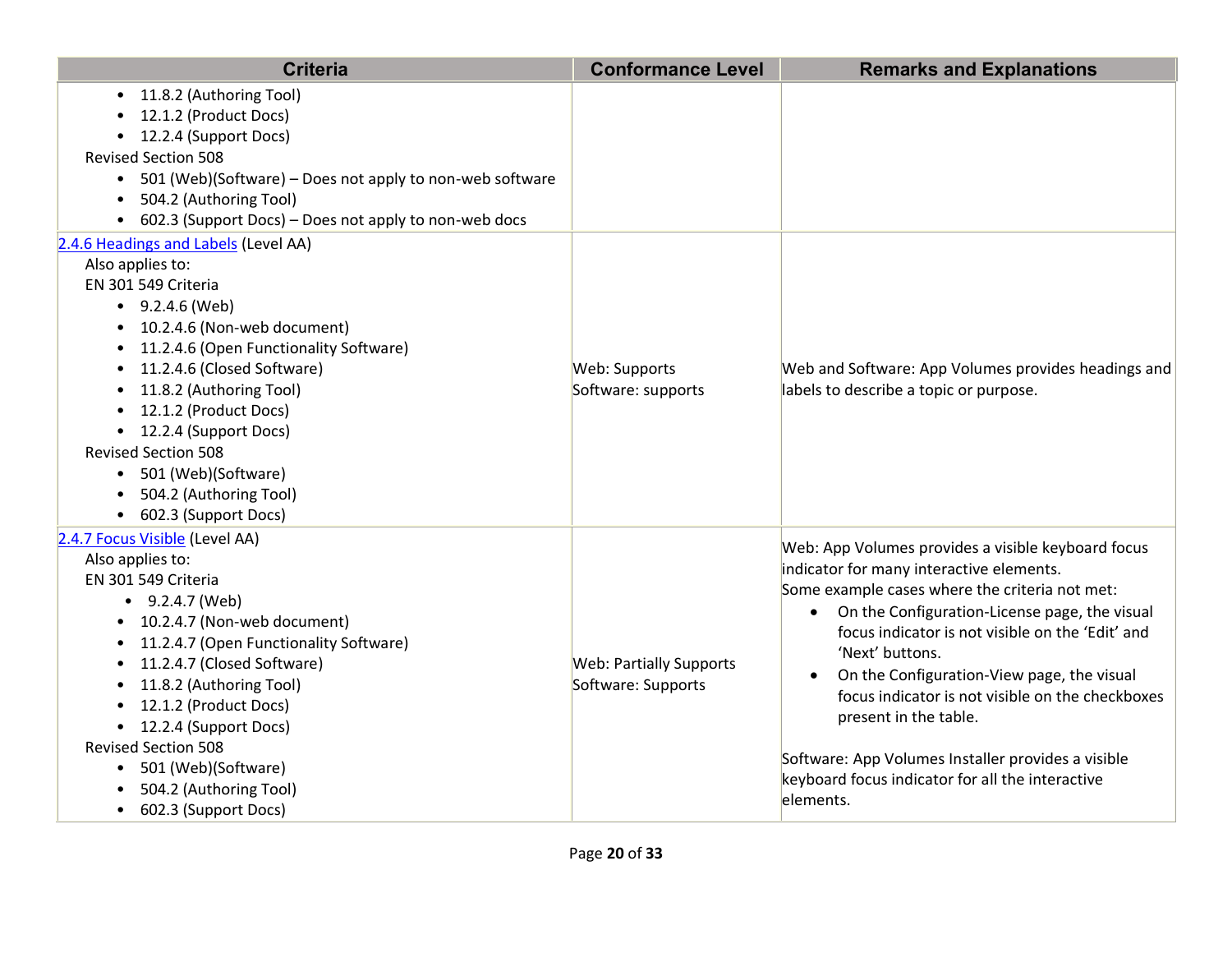| <b>Criteria</b>                                                                                                                                                                                                                                                                                                                                                                                                                                                                                                                             | <b>Conformance Level</b>                        | <b>Remarks and Explanations</b>                                                                |
|---------------------------------------------------------------------------------------------------------------------------------------------------------------------------------------------------------------------------------------------------------------------------------------------------------------------------------------------------------------------------------------------------------------------------------------------------------------------------------------------------------------------------------------------|-------------------------------------------------|------------------------------------------------------------------------------------------------|
| 3.1.2 Language of Parts (Level AA)<br>Also applies to:<br>EN 301 549 Criteria<br>$-9.3.1.2$ (Web)<br>• 10.3.1.2 (Non-web document)<br>• 11.3.1.2 (Open Functionality Software) - Does not apply<br>• 11.3.1.2 (Closed Software) – Does not apply<br>11.8.2 (Authoring Tool)<br>$\bullet$<br>• 12.1.2 (Product Docs)<br>• 12.2.4 (Support Docs)<br><b>Revised Section 508</b><br>• 501 (Web)(Software)<br>504.2 (Authoring Tool)<br>• 602.3 (Support Docs)                                                                                   | Web: Not Applicable<br>Software: Not Applicable | Web and Software: App Volumes does not contain any<br>content in a secondary language.         |
| 3.2.3 Consistent Navigation (Level AA)<br>Also applies to:<br>EN 301 549 Criteria<br>$-9.3.2.3$ (Web)<br>• 10.3.2.3 (Non-web document) - Does not apply<br>• 11.3.2.3 (Open Functionality Software) - Does not apply<br>• 11.3.2.3 (Closed Software) – Does not apply<br>• 11.8.2 (Authoring Tool)<br>• 12.1.2 (Product Docs)<br>• 12.2.4 (Support Docs)<br><b>Revised Section 508</b><br>• 501 (Web)(Software) - Does not apply to non-web software<br>• 504.2 (Authoring Tool)<br>• 602.3 (Support Docs) - Does not apply to non-web docs | Web: Supports<br>Software: Supports             | Web and Software: App Volumes provides a consistent<br>navigation mechanism for all the pages. |
| 3.2.4 Consistent Identification (Level AA)<br>Also applies to:<br>EN 301 549 Criteria<br>$\bullet$ 9.3.2.4 (Web)<br>• 10.3.2.4 (Non-web document) - Does not apply<br>11.3.2.4 (Open Functionality Software) - Does not apply<br>11.3.2.4 (Closed Software) - Does not apply<br>• 11.8.2 (Authoring Tool)                                                                                                                                                                                                                                   | Web: Supports<br>Software: Supports             | Web and Software: App Volumes identifies same<br>elements consistently on all the pages.       |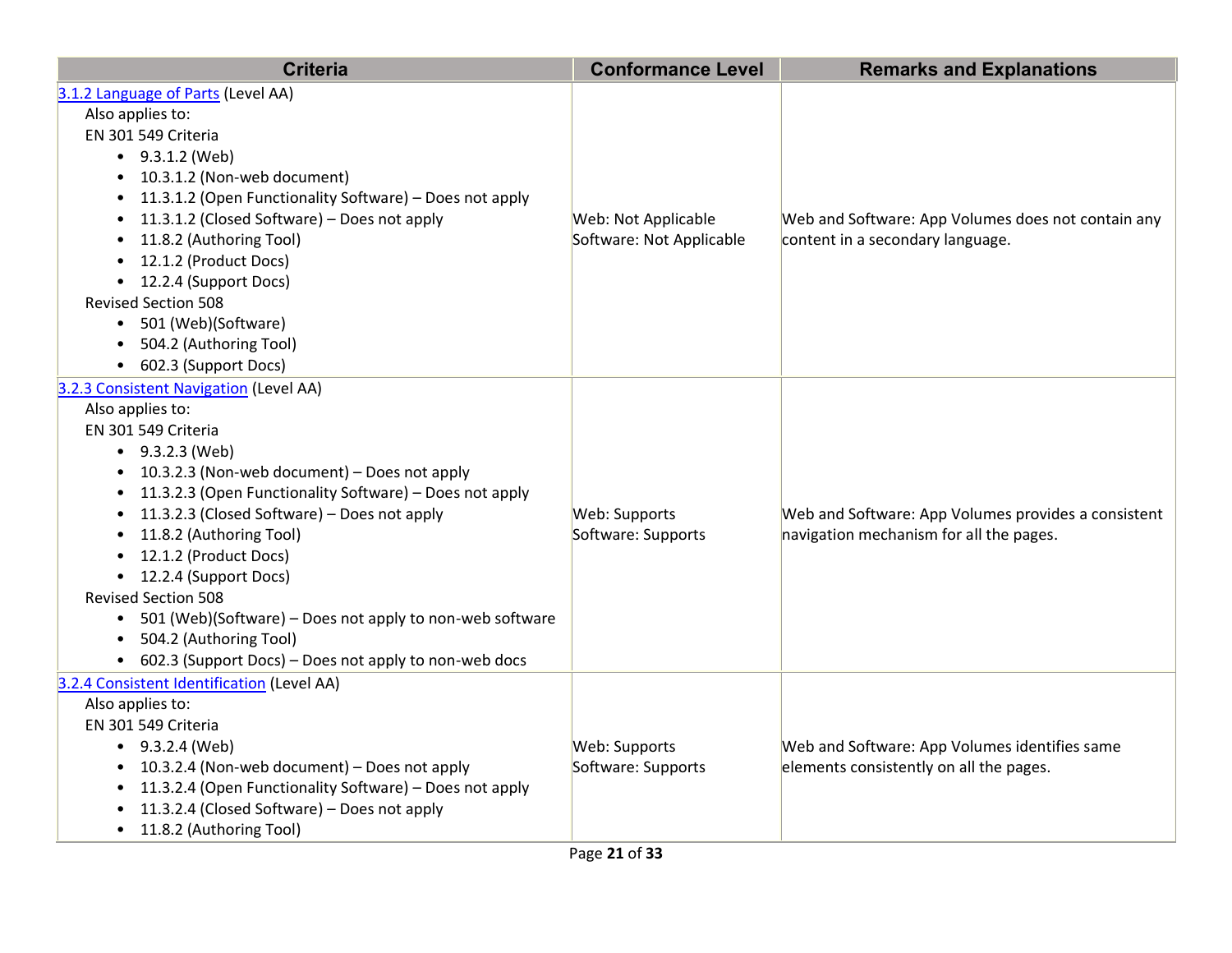| <b>Criteria</b>                                                       | <b>Conformance Level</b> | <b>Remarks and Explanations</b>                    |
|-----------------------------------------------------------------------|--------------------------|----------------------------------------------------|
| • 12.1.2 (Product Docs)                                               |                          |                                                    |
| • 12.2.4 (Support Docs)                                               |                          |                                                    |
| <b>Revised Section 508</b>                                            |                          |                                                    |
| 501 (Web)(Software) - Does not apply to non-web software<br>$\bullet$ |                          |                                                    |
| 504.2 (Authoring Tool)<br>$\bullet$                                   |                          |                                                    |
| 602.3 (Support Docs) - Does not apply to non-web doc                  |                          |                                                    |
| 3.3.3 Error Suggestion (Level AA)                                     |                          |                                                    |
| Also applies to:                                                      |                          |                                                    |
| EN 301 549 Criteria                                                   |                          |                                                    |
| $\bullet$ 9.3.3.3 (Web)                                               |                          |                                                    |
| • 10.3.3.3 (Non-web document)                                         |                          |                                                    |
| 11.3.3.3 (Open Functionality Software)                                |                          |                                                    |
| 11.3.3.3 (Closed Software)<br>$\bullet$                               | Web: Supports            | Web and Software: App Volumes provides descriptive |
| 11.8.2 (Authoring Tool)                                               | Software: Supports       | error suggestions for the form fields.             |
| • 12.1.2 (Product Docs)                                               |                          |                                                    |
| • 12.2.4 (Support Docs)                                               |                          |                                                    |
| <b>Revised Section 508</b>                                            |                          |                                                    |
| 501 (Web)(Software)<br>$\bullet$                                      |                          |                                                    |
| 504.2 (Authoring Tool)                                                |                          |                                                    |
| 602.3 (Support Docs)<br>$\bullet$                                     |                          |                                                    |
| 3.3.4 Error Prevention (Legal, Financial, Data) (Level AA)            |                          |                                                    |
| Also applies to:                                                      |                          |                                                    |
| EN 301 549 Criteria                                                   |                          |                                                    |
| $-9.3.3.4$ (Web)                                                      |                          |                                                    |
| • 10.3.3.4 (Non-web document)                                         |                          | Web and Software: App Volumes does not contain web |
| • 11.3.3.4 (Open Functionality Software)                              |                          | pages that cause legal commitments or financial    |
| 11.3.3.4 (Closed Software)                                            | Web: Not Applicable      | transactions.                                      |
| 11.8.2 (Authoring Tool)                                               | Software: Not Applicable |                                                    |
| 12.1.2 (Product Docs)                                                 |                          |                                                    |
| • 12.2.4 (Support Docs)                                               |                          |                                                    |
| <b>Revised Section 508</b>                                            |                          |                                                    |
| 501 (Web)(Software)<br>$\bullet$                                      |                          |                                                    |
| 504.2 (Authoring Tool)                                                |                          |                                                    |
| 602.3 (Support Docs)<br>$\bullet$                                     |                          |                                                    |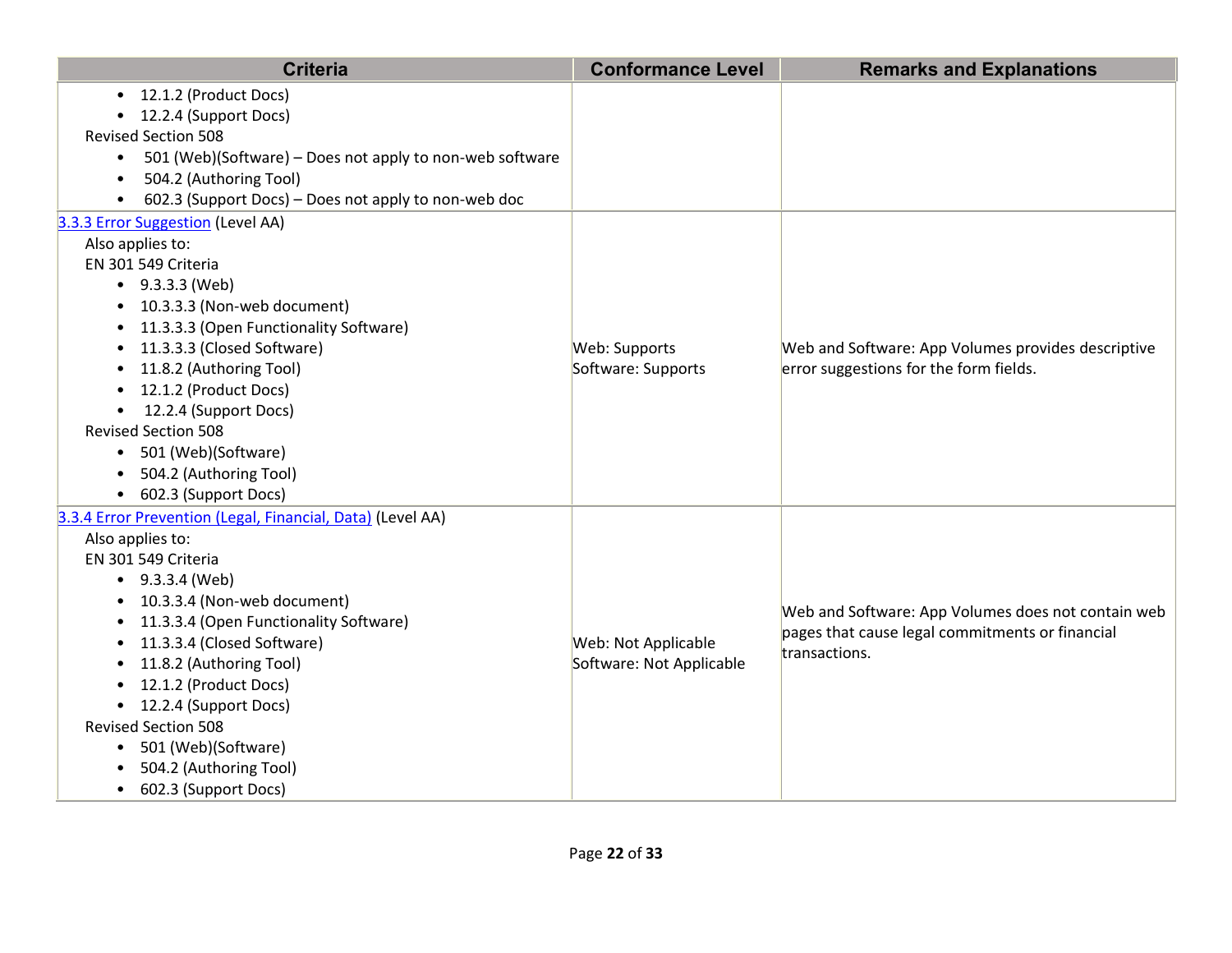| <b>Criteria</b>                                                                                                                                                                                                                                                                                                                                                                                            | <b>Conformance Level</b>                             | <b>Remarks and Explanations</b>                                                                                                                                                                                                                                                                                                                                                                                                                                                                                           |
|------------------------------------------------------------------------------------------------------------------------------------------------------------------------------------------------------------------------------------------------------------------------------------------------------------------------------------------------------------------------------------------------------------|------------------------------------------------------|---------------------------------------------------------------------------------------------------------------------------------------------------------------------------------------------------------------------------------------------------------------------------------------------------------------------------------------------------------------------------------------------------------------------------------------------------------------------------------------------------------------------------|
| 4.1.3 Status Messages (Level AA 2.1 only)<br>Also applies to:<br>EN 301 549 Criteria<br>$\bullet$ 9.4.1.3 (Web)<br>• 10.4.1.3 (Non-web document) – Does not apply<br>• 11.4.1.3 (Open Functionality Software) - Does not apply<br>• 11.4.1.3 (Closed Software) – Does not apply<br>• 11.8.2 (Authoring Tool)<br>• 12.1.2 (Product Docs)<br>• 12.2.4 (Support Docs)<br>Revised Section 508 - Does not apply | <b>Web: Partially Supports</b><br>Software: Supports | Web: App Volumes provides status messages that can<br>be determined by the assistive technologies, except for<br>lone instance:<br>On the Inventory-Rescan page, the screen<br>reader does not narrate the status message<br>'Warning: The UI will issue an error after 10<br>minutes even if the task is still processing' which<br>comes after selecting the 'Wait for completion'<br>radio button.<br>Software: App Volumes Installer provides status<br>messages that can be determined by assistive<br>technologies. |

#### **Table 3: Success Criteria, Level AAA**

Notes: AAA Criteria are not evaluated in this report.

## **Revised Section 508 Report**

#### **Chapter 3: [Functional Performance Criteria](https://www.access-board.gov/guidelines-and-standards/communications-and-it/about-the-ict-refresh/final-rule/text-of-the-standards-and-guidelines#302-functional-performance-criteria) (FPC)**

| <b>Criteria</b>      | <b>Conformance Level</b>  | <b>Remarks and Explanations</b>                     |
|----------------------|---------------------------|-----------------------------------------------------|
| 302.1 Without Vision |                           | App Volumes features allow people with              |
|                      |                           | vision loss to use the screen readers               |
|                      | <b>Partially Supports</b> | identified in "Evaluation Methods Used."            |
|                      |                           | Some components misidentify component               |
|                      |                           | hame, role, and state as disclosed in Table $\vert$ |
|                      |                           | 1:1.3.1,2.1.1 and 4.1.2, and Table 2: 4.1.3.        |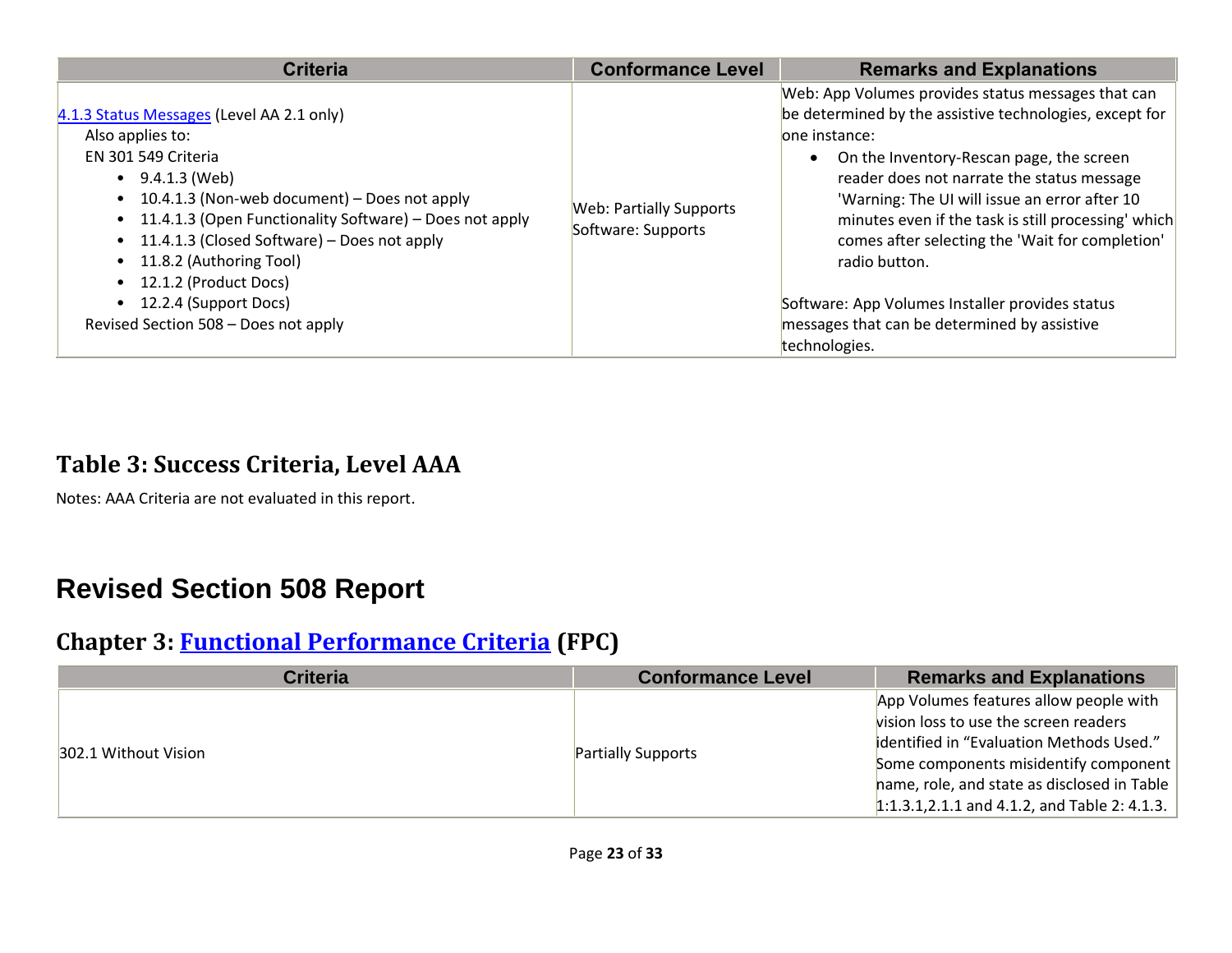| <b>Criteria</b>                                                | <b>Conformance Level</b> | <b>Remarks and Explanations</b>                                                                                                                                                                                                                                                                                                               |
|----------------------------------------------------------------|--------------------------|-----------------------------------------------------------------------------------------------------------------------------------------------------------------------------------------------------------------------------------------------------------------------------------------------------------------------------------------------|
| 302.2 With Limited Vision                                      | Partially Supports       | App Volumes features allow people with<br>limited vision to access most of the<br>interface elements. Some challenges may<br>occur while accessing the application as<br>disclosed in Table 1: 1.4.1 and Table 2:<br>1.4.3, 1.4.10, 1.4.11, and 2.4.7.                                                                                        |
| 302.3 Without Perception of Color                              | Partially Supports       | App Volumes features allow people<br>without perception of color to access most<br>of the content and functionality of the<br>application. A few challenges of color<br>alone used as the sole means to<br>distinguish links and convey important<br>information are found as disclosed in Table<br>$1: 1.4.1$ and Table 2: 1.4.3 and 1.4.11. |
| 302.4 Without Hearing                                          | Not Applicable           | App Volumes has no operation that<br>requires the user to hear.                                                                                                                                                                                                                                                                               |
| 302.5 With Limited Hearing                                     | Not Applicable           | App Volumes has no operation that<br>requires the user to hear.                                                                                                                                                                                                                                                                               |
| 302.6 Without Speech                                           | Supports                 | App Volumes features allow people<br>without speech to access the application<br>as controls do not require speech input.                                                                                                                                                                                                                     |
| 302.7 With Limited Manipulation                                | Partially Supports       | App Volumes features can be operated by<br>people with limited manipulation. A few<br>challenges may occur while accessing the<br>application as disclosed in Table 1: 2.1.1<br>and Table 2: 2.4.7.                                                                                                                                           |
| 302.8 With Limited Reach and Strength                          | Partially Supports       | App Volumes can be operated by people<br>with limited reach and limited strength. A<br>few challenges may occur while accessing<br>the application as disclosed in Table 1:<br>2.1.1 and Table 2: 2.4.7.                                                                                                                                      |
| 302.9 With Limited Language, Cognitive, and Learning Abilities | Partially Supports       | App Volumes features can be operated by<br>people with limited language, cognitive,<br>and learning abilities. A few challenges                                                                                                                                                                                                               |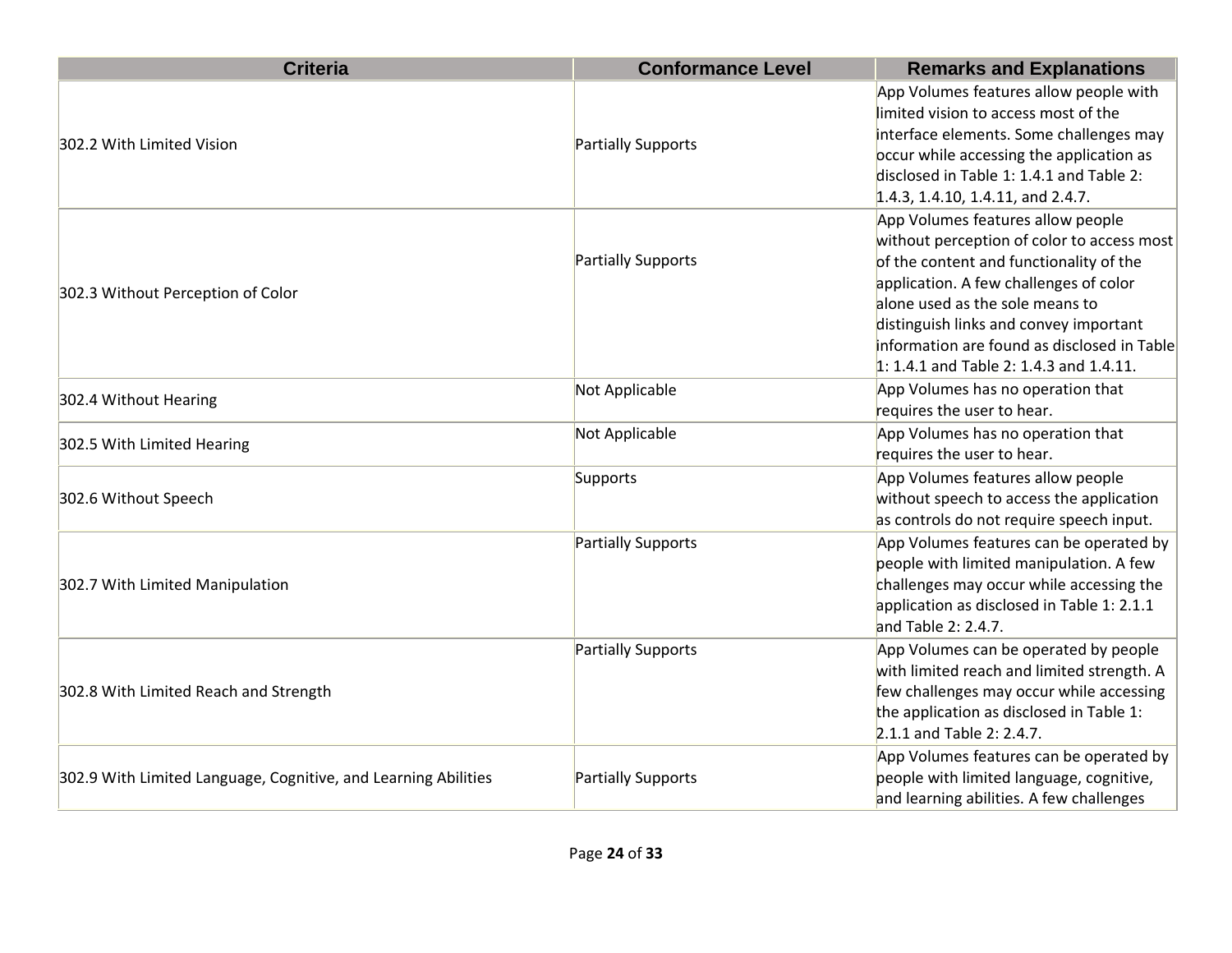| Criteria | <b>Conformance Level</b> | <b>Remarks and Explanations</b>           |
|----------|--------------------------|-------------------------------------------|
|          |                          | may occur while accessing the application |
|          |                          | as disclosed in Table 1: 3.3.2.           |

#### **Chapter 4: [Hardware](http://www.w3.org/TR/WCAG20/#401-general)**

Notes: Not Applicable for App Volumes.

**Chapter 5: [Software](http://www.w3.org/TR/WCAG20/#501-general)**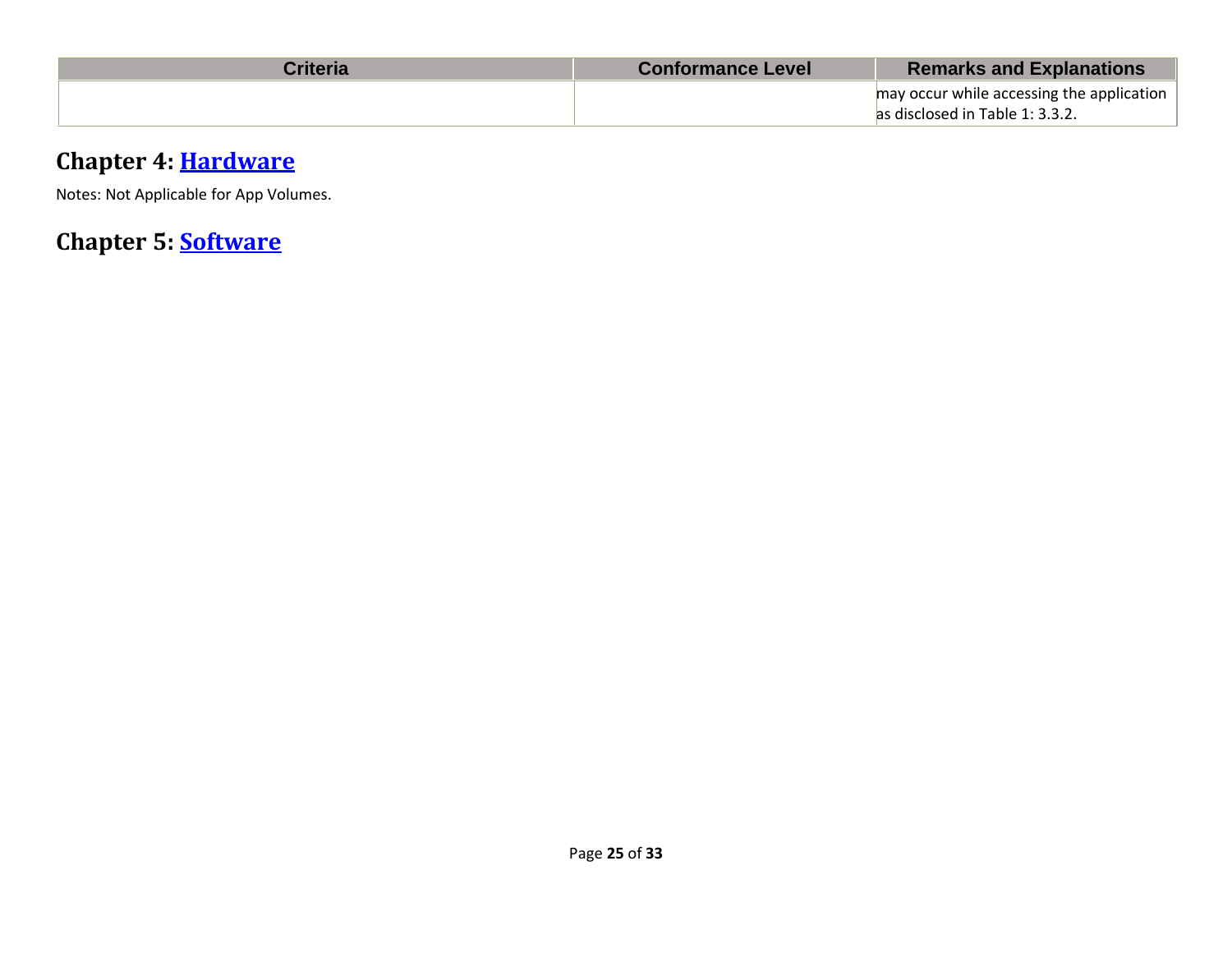| <b>Criteria</b>                                 | <b>Conformance Level</b>            | <b>Remarks and Explanations</b>                         |
|-------------------------------------------------|-------------------------------------|---------------------------------------------------------|
| 501.1 Scope - Incorporation of WCAG 2.1 AA      | See WCAG 2.1 section                | See information in WCAG 2.1 section                     |
| 502 Interoperability with Assistive Technology  | Heading cell - no response required | Heading cell - no response required                     |
| 502.2.1 User Control of Accessibility Features  | Not Applicable                      | App Volumes is not a platform software.                 |
| 502.2.2 No Disruption of Accessibility Features | Not Applicable                      | App Volumes is not a platform software.                 |
| <b>502.3 Accessibility Services</b>             | Heading cell - no response required | Heading cell - no response required                     |
| 502.3.1 Object Information                      | Not Applicable                      | App Volumes is not a platform software.                 |
| 502.3.2 Modification of Object Information      | Not Applicable                      | App Volumes is not a platform software.                 |
| 502.3.3 Row, Column, and Headers                | Not Applicable                      | App Volumes is not a platform software.                 |
| 502.3.4 Values                                  | Not Applicable                      | App Volumes is not a platform software.                 |
| 502.3.5 Modification of Values                  | Not Applicable                      | App Volumes is not a platform software.                 |
| 502.3.6 Label Relationships                     | Not Applicable                      | App Volumes is not a platform software.                 |
| 502.3.7 Hierarchical Relationships              | Not Applicable                      | App Volumes is not a platform software.                 |
| 502.3.8 Text                                    | Not Applicable                      | App Volumes is not a platform software.                 |
| 502.3.9 Modification of Text                    | Not Applicable                      | App Volumes is not a platform software.                 |
| 502.3.10 List of Actions                        | Not Applicable                      | App Volumes is not a platform software.                 |
| 502.3.11 Actions on Objects                     | Not Applicable                      | App Volumes is not a platform software.                 |
| 502.3.12 Focus Cursor                           | Not Applicable                      | App Volumes is not a platform software.                 |
| 502.3.13 Modification of Focus Cursor           | Not Applicable                      | App Volumes is not a platform software.                 |
| 502.3.14 Event Notification                     | Not Applicable                      | App Volumes is not a platform software.                 |
| 502.4 Platform Accessibility Features           | Not Applicable                      | App Volumes is not a platform software.                 |
| <b>503 Applications</b>                         | Heading cell - no response required | Heading cell - no response required                     |
| 503.2 User Preferences                          | Not Applicable                      | App Volumes does not contain any<br>synchronized media. |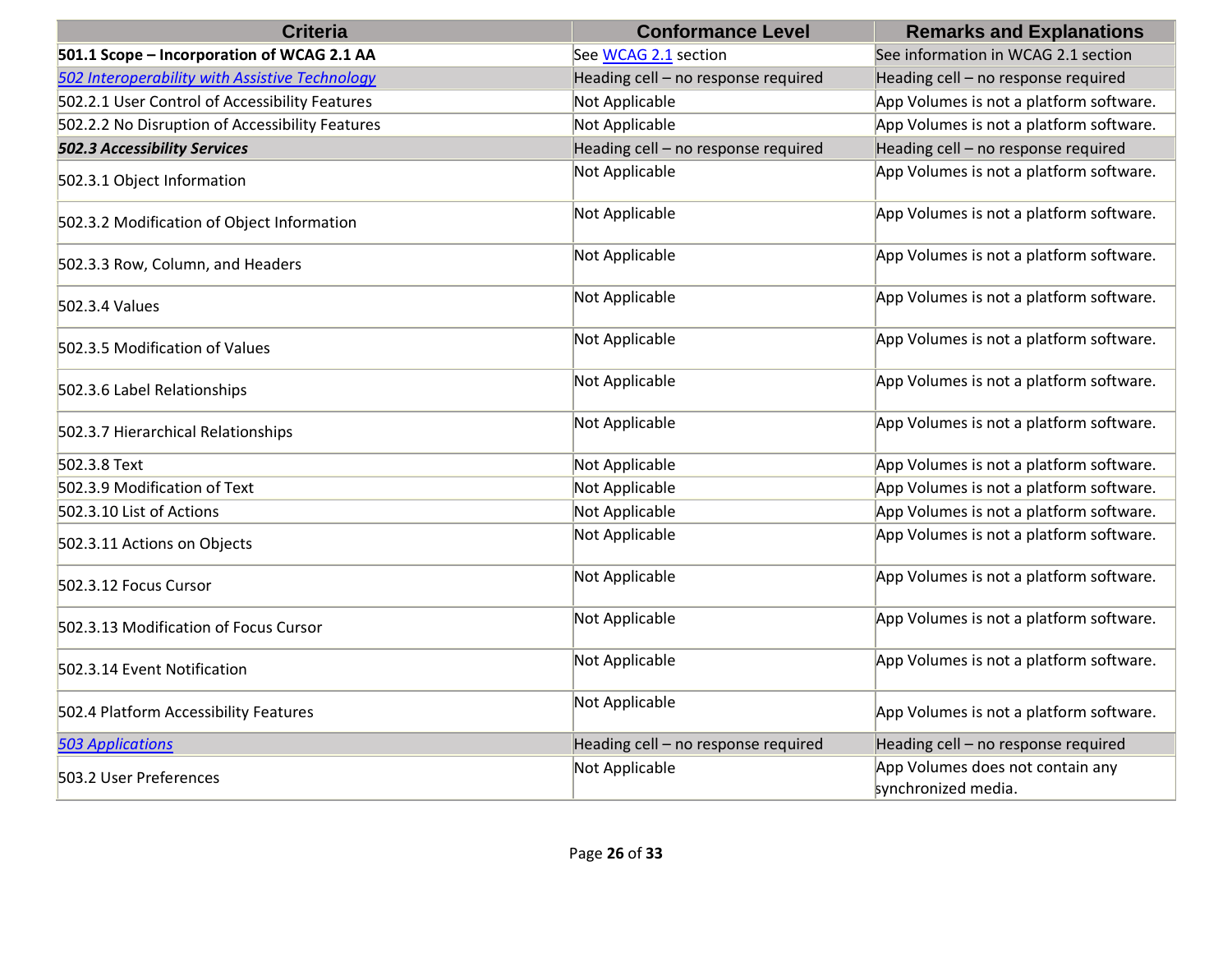| 503.3 Alternative User Interfaces                                                      | Not Applicable                      | App Volumes does not contain any<br>synchronized media. |
|----------------------------------------------------------------------------------------|-------------------------------------|---------------------------------------------------------|
| 503.4 User Controls for Captions and Audio Description                                 | Heading cell - no response required | Heading cell - no response required                     |
| 503.4.1 Caption Controls                                                               | Not Applicable                      | App Volumes does not contain any<br>synchronized media. |
| 503.4.2 Audio Description Controls                                                     | Not Applicable                      | App Volumes does not contain any<br>synchronized media. |
| <b>504 Authoring Tools</b>                                                             | Heading cell - no response required | Heading cell - no response required                     |
| 504.2 Content Creation or Editing (if not authoring tool, enter "not<br>applicable")   | Not Applicable                      | App Volumes is not an authoring tool.                   |
| 504.2.1 Preservation of Information Provided for Accessibility in Format<br>Conversion | Not Applicable                      | App Volumes is not an authoring tool.                   |
| 504.2.2 PDF Export                                                                     | Not Applicable                      | App Volumes is not an authoring tool.                   |
| 504.3 Prompts                                                                          | Not Applicable                      | App Volumes is not an authoring tool.                   |
| 504.4 Templates                                                                        | Not Applicable                      | App Volumes is not an authoring tool.                   |

## **Chapter 6: [Support Documentation and Services](https://www.w3.org/TR/WCAG21/#601-general)**

Notes: Not Applicable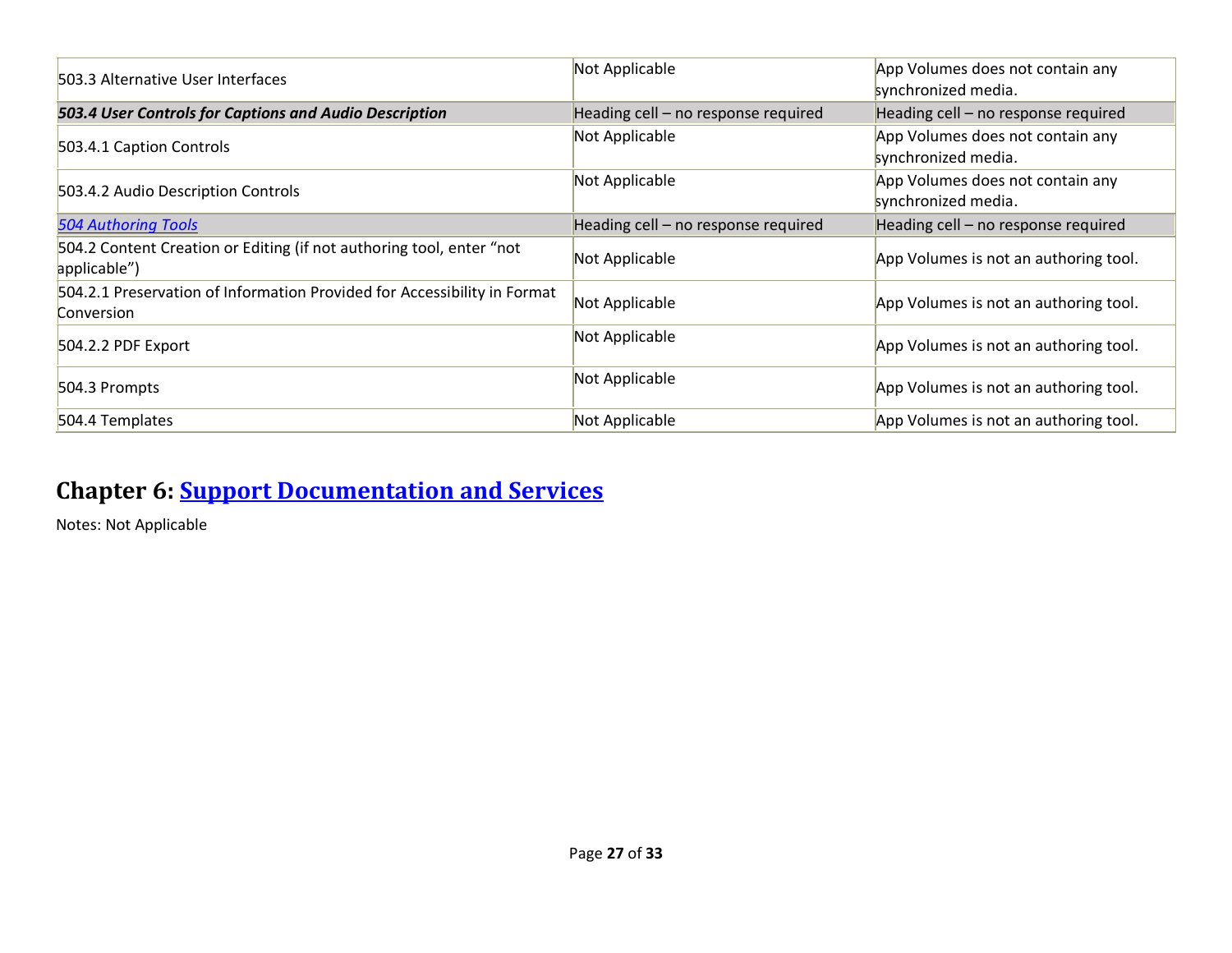## **EN 301 549 Report**

## **Chapter 4: [Functional Performance Statements](mailto:accessibility@vmware.com#%5B%7B%22num%22%3A38%2C%22gen%22%3A0%7D%2C%7B%22name%22%3A%22XYZ%22%7D%2C54%2C747%2C0%5D) (FPS)**

| <b>Criteria</b>                                   | <b>Conformance Level</b> | <b>Remarks and Explanations</b>                                                                                                                                                                                                                                                                                                             |
|---------------------------------------------------|--------------------------|---------------------------------------------------------------------------------------------------------------------------------------------------------------------------------------------------------------------------------------------------------------------------------------------------------------------------------------------|
| 4.2.1 Usage without vision                        | Partially Supports       | App Volumes features allow people with<br>vision loss to use the screen readers<br>identified in "Evaluation Methods Used."<br>Some components misidentify component<br>hame, role, and state as disclosed in Table<br>$1:1.3.1,2.1.1$ and 4.1.2, and Table 2: 4.1.3.                                                                       |
| 4.2.2 Usage with limited vision                   | Partially Supports       | App Volumes features allow people with<br>limited vision to access most of the<br>interface elements. Some challenges may<br>occur while accessing the application as<br>disclosed in Table 1: 1.4.1 and Table 2:<br>1.4.3, 1.4.10, 1.4.11, and 2.4.7.                                                                                      |
| 4.2.3 Usage without perception of color           | Partially Supports       | App Volumes features allow people<br>without perception of color to access most<br>of the content and functionality of the<br>application. A few challenges of color<br>alone used as the sole means to<br>distinguish links and convey important<br>information are found as disclosed in Table<br>1: 1.4.1 and Table 2: 1.4.3 and 1.4.11. |
| 4.2.4 Usage without hearing                       | Not Applicable           | App Volumes has no operation that<br>requires the user to hear.                                                                                                                                                                                                                                                                             |
| 4.2.5 Usage with limited hearing                  | Not Applicable           | App Volumes has no operation that<br>requires the user to hear.                                                                                                                                                                                                                                                                             |
| 4.2.6 Usage with no or limited vocal capability   | Supports                 | App Volumes features allow people with<br>no or limited vocal capabilities to access<br>the application as controls do not require<br>speech input.                                                                                                                                                                                         |
| 4.2.7 Usage with limited manipulation or strength | Partially Supports       | App Volumes features can be operated by<br>people with limited manipulation or<br>strength. A few challenges may occur                                                                                                                                                                                                                      |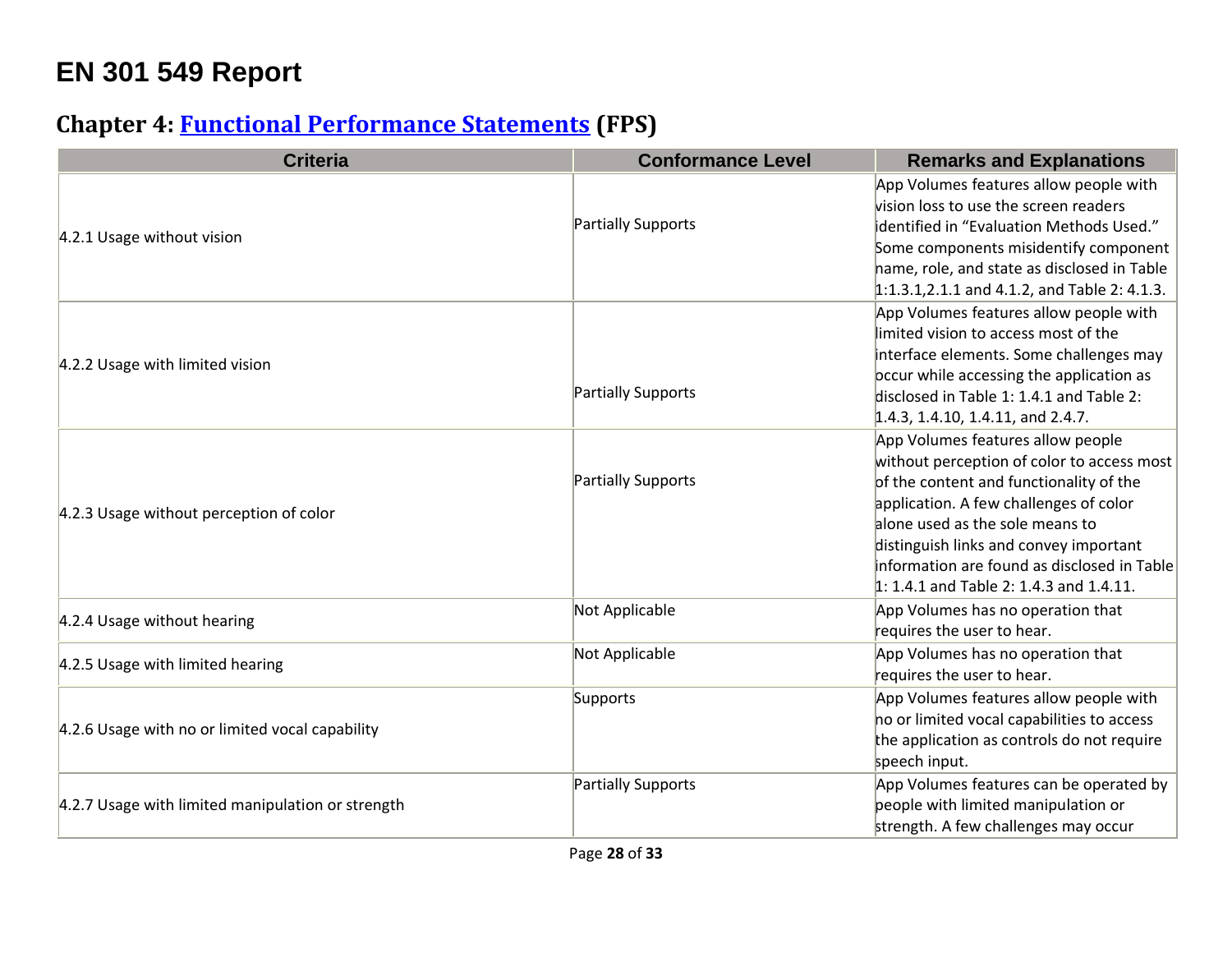| <b>Criteria</b>                                            | <b>Conformance Level</b>  | <b>Remarks and Explanations</b>                                                                                                                                                                                 |
|------------------------------------------------------------|---------------------------|-----------------------------------------------------------------------------------------------------------------------------------------------------------------------------------------------------------------|
|                                                            |                           | while accessing the application as<br>disclosed in Table 1: 2.1.1 and Table 2:<br>2.4.7.                                                                                                                        |
| 4.2.8 Usage with limited reach                             | <b>Partially Supports</b> | App Volumes features can be operated by<br>people with limited reach. Few challenges<br>may occur while accessing the application<br>as disclosed in Table 1: 2.1.1 and Table 2:<br>2.4.7.                      |
| 4.2.9 Minimize photosensitive seizure triggers             | Supports                  | App Volumes does not contain any<br>content that triggers photosensitive<br>seizures in the application.                                                                                                        |
| 4.2.10 Usage with limited cognition, language, or learning | Partially Supports        | App Volumes features can be operated by<br>people with limited language, cognitive,<br>and learning abilities. A few challenges<br>may occur while accessing the application<br>as disclosed in Table 1: 3.3.2. |
| $4.2.11$ Privacy                                           | Not Applicable            | App Volumes does not contain privacy<br>related feature provided for accessibility.                                                                                                                             |

#### **Chapter [5: Generic Requirements](https://www.w3.org/TR/WCAG21/#%5B%7B%22num%22%3A45%2C%22gen%22%3A0%7D%2C%7B%22name%22%3A%22XYZ%22%7D%2C54%2C747%2C0%5D)**

Notes: App Volumes supports standard assistive technologies and is, therefore, not subject to the Closed Functionality criteria described in this Chapter.

#### **Chapter 6: [ICT with Two-Way Voice Communication](https://www.access-board.gov/guidelines-and-standards/communications-and-it/about-the-ict-refresh/final-rule/text-of-the-standards-and-guidelines#%5B%7B%22num%22%3A60%2C%22gen%22%3A0%7D%2C%7B%22name%22%3A%22XYZ%22%7D%2C54%2C747%2C0%5D)**

Notes: Not Applicable

## **Chapter [7: ICT with Video Capabilities](https://www.etsi.org/deliver/etsi_en/301500_301599/301549/03.01.01_60/en_301549v030101p.pdf#%5B%7B%22num%22%3A70%2C%22gen%22%3A0%7D%2C%7B%22name%22%3A%22XYZ%22%7D%2C54%2C747%2C0%5D)**

Notes: Not Applicable

## **Chapter 8: [Hardware](https://www.access-board.gov/guidelines-and-standards/communications-and-it/about-the-ict-refresh/final-rule/text-of-the-standards-and-guidelines#%5B%7B%22num%22%3A74%2C%22gen%22%3A0%7D%2C%7B%22name%22%3A%22XYZ%22%7D%2C54%2C747%2C0%5D)**

Notes: Not Applicable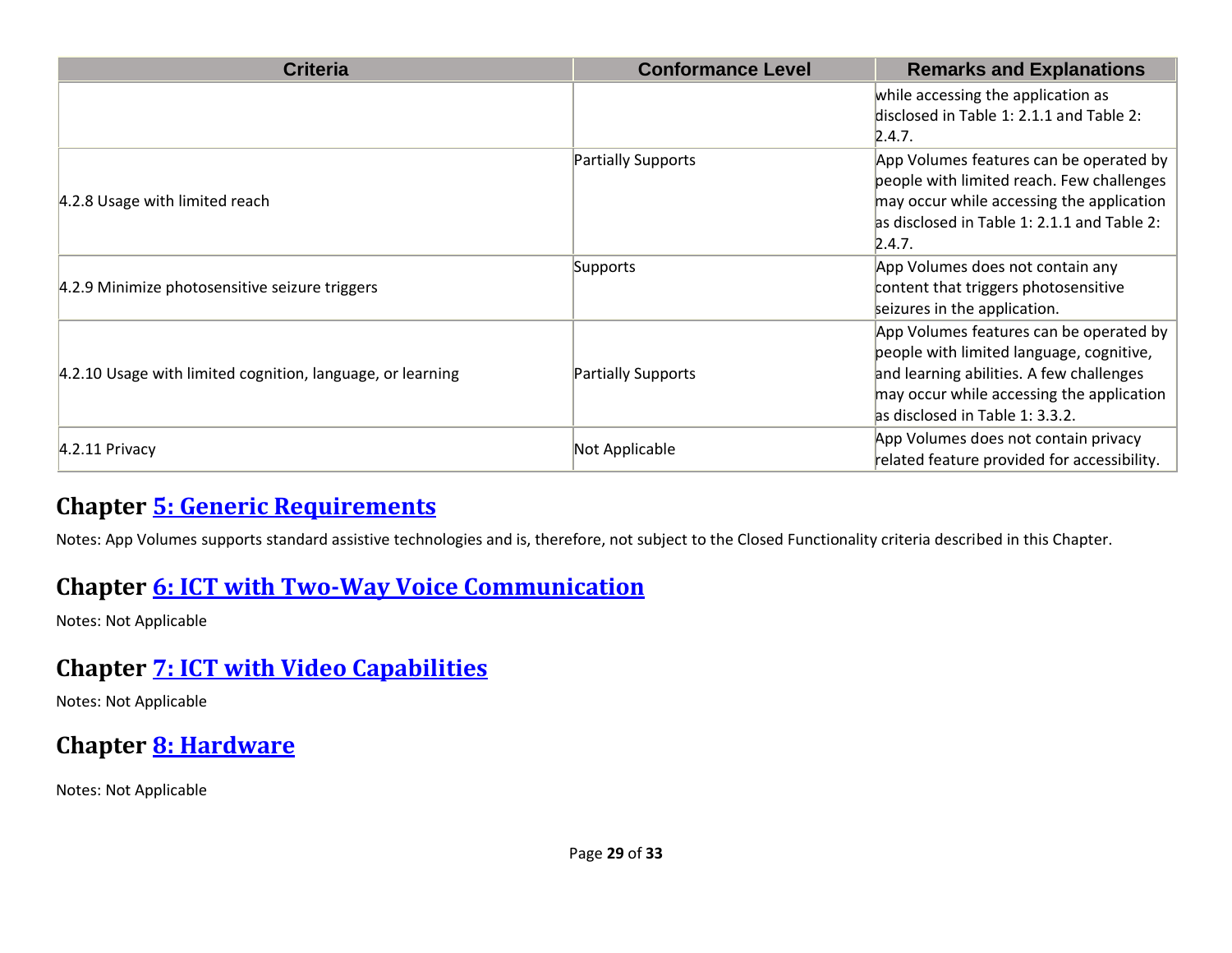#### **Chapter [9: Web](http://www.w3.org/TR/WCAG20/#%5B%7B%22num%22%3A113%2C%22gen%22%3A0%7D%2C%7B%22name%22%3A%22XYZ%22%7D%2C54%2C747%2C0%5D)**

Notes: Refer to the previously identified remarks and details for [WCAG 2.1](https://www.access-board.gov/guidelines-and-standards/communications-and-it/about-the-ict-refresh/final-rule/text-of-the-standards-and-guidelines#_WCAG_2.x_Report) already provided in this VPAT.

#### **Chapter [10: Non-Web Software](https://www.etsi.org/deliver/etsi_en/301500_301599/301549/03.01.01_60/en_301549v030101p.pdf#%5B%7B%22num%22%3A127%2C%22gen%22%3A0%7D%2C%7B%22name%22%3A%22XYZ%22%7D%2C54%2C747%2C0%5D)**

Notes: Refer to the previously identified remarks and details for [WCAG 2.1](https://www.etsi.org/deliver/etsi_en/301500_301599/301549/03.01.01_60/en_301549v030101p.pdf#_WCAG_2.x_Report) already provided in this VPAT.

#### **Chapter [11: Software](https://www.etsi.org/deliver/etsi_en/301500_301599/301549/03.01.01_60/en_301549v030101p.pdf#%5B%7B%22num%22%3A149%2C%22gen%22%3A0%7D%2C%7B%22name%22%3A%22XYZ%22%7D%2C54%2C747%2C0%5D)**

| <b>Criteria</b>                                                                                                               | <b>Conformance Level</b>            | <b>Remarks and Explanations</b>                                                                                                                                                                                                                                                              |
|-------------------------------------------------------------------------------------------------------------------------------|-------------------------------------|----------------------------------------------------------------------------------------------------------------------------------------------------------------------------------------------------------------------------------------------------------------------------------------------|
| 11.0 General (informative)                                                                                                    | Heading cell - no response required | Heading cell - no response required                                                                                                                                                                                                                                                          |
| 11.1.1.1 through 11.4.1.3                                                                                                     | See WCAG 2.1 section                | See information in WCAG 2.1 section                                                                                                                                                                                                                                                          |
| 11.5 Interoperability with assistive technology                                                                               | Heading cell - no response required | Heading cell - no response required                                                                                                                                                                                                                                                          |
| 11.5.1 Closed functionality                                                                                                   | Heading cell - no response required | Heading cell - no response required                                                                                                                                                                                                                                                          |
| 11.5.2 Accessibility services                                                                                                 | Heading cell - no response required | Heading cell - no response required                                                                                                                                                                                                                                                          |
| 11.5.2.1 Platform accessibility service support for software that provides See 11.5.2.3 through 11.5.2.17<br>a user interface |                                     | See information in 11.5.2.3 through<br>11.5.2.17                                                                                                                                                                                                                                             |
| 11.5.2.2 Platform accessibility service support for assistive technologies See 11.5.2.3 through 11.5.2.17                     |                                     | See information in 11.5.2.3 through<br>11.5.2.17                                                                                                                                                                                                                                             |
| 11.5.2.3 Use of accessibility services                                                                                        | Supports                            | App Volumes Installer supports the<br>accessibility services provided by Windows<br>Server, including NVDA, screen magnifier,<br>and high contrast theme.                                                                                                                                    |
| 11.5.2.4 Assistive technology                                                                                                 | Not Applicable                      | App Volumes Installer is not an assistive<br>technology.                                                                                                                                                                                                                                     |
| 11.5.2.5 Object information                                                                                                   | Partially Supports                  | App Volumes Installer object information<br>is determined by the screen reader listed<br>in the "Evaluation Method Used" for most<br>of the content.<br>Some challenges may occur while<br>accessing the application as disclosed in<br>Table 1: 1.3.1, 3.3.2,4.1.2, and Table 2:<br> 4.1.3. |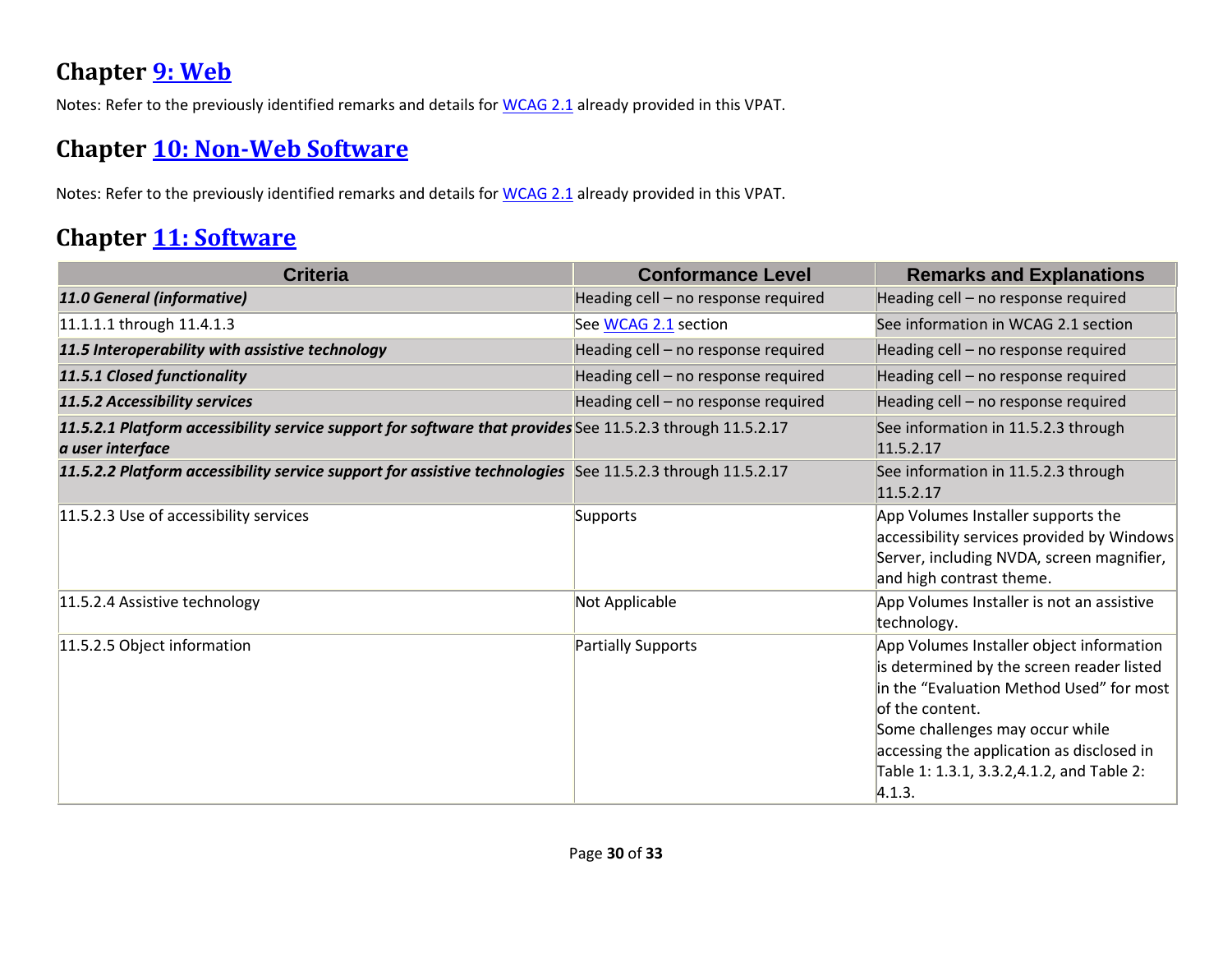| <b>Criteria</b>                          | <b>Conformance Level</b> | <b>Remarks and Explanations</b>                                                                                                                                                                                                                                                                           |
|------------------------------------------|--------------------------|-----------------------------------------------------------------------------------------------------------------------------------------------------------------------------------------------------------------------------------------------------------------------------------------------------------|
| 11.5.2.6 Row, column, and headers        | Supports                 | In App Volumes Installer, column headers<br>are determined by the screen reader listed<br>in the "Evaluation Method Used".                                                                                                                                                                                |
| 11.5.2.7 Values                          | Partially Supports       | In App Volumes Installer, the values<br>associated with objects are available to<br>users on most of the windows that can be<br>determined by screen reader listed in the<br>"Evaluation Method Used".<br>Some challenges may occur while<br>accessing the application as disclosed in<br>Table 1: 4.1.2. |
| 11.5.2.8 Label relationships             | Partially Supports       | App Volumes Installer provides labels that<br>can be determined by the screen reader<br>listed in the "Evaluation Method Used" for<br>$ most\>$ of the forms.<br>Some challenges may occur while<br>accessing the application as disclosed in<br>Table 1: 1.3.1.                                          |
| 11.5.2.9 Parent-child relationships      | Supports                 | App Volumes Installer provides parent-<br>child relationships that can be determined<br>by the screen reader listed in the<br>"Evaluation Method Used".                                                                                                                                                   |
| 11.5.2.10 Text                           | Supports                 | App Volumes Installer presents text<br>objects, text attributes, and the boundary<br>of text that can be determined by the<br>screen reader listed in the "Evaluation<br>Method Used".                                                                                                                    |
| 11.5.2.11 List of available actions      | Supports                 | App Volumes Installer allows the users to<br>execute the supported actions of UI<br>elements.                                                                                                                                                                                                             |
| 11.5.2.12 Execution of available actions | Supports                 | App Volumes Installer permits the<br>assistive technologies to execute actions<br>on objects.                                                                                                                                                                                                             |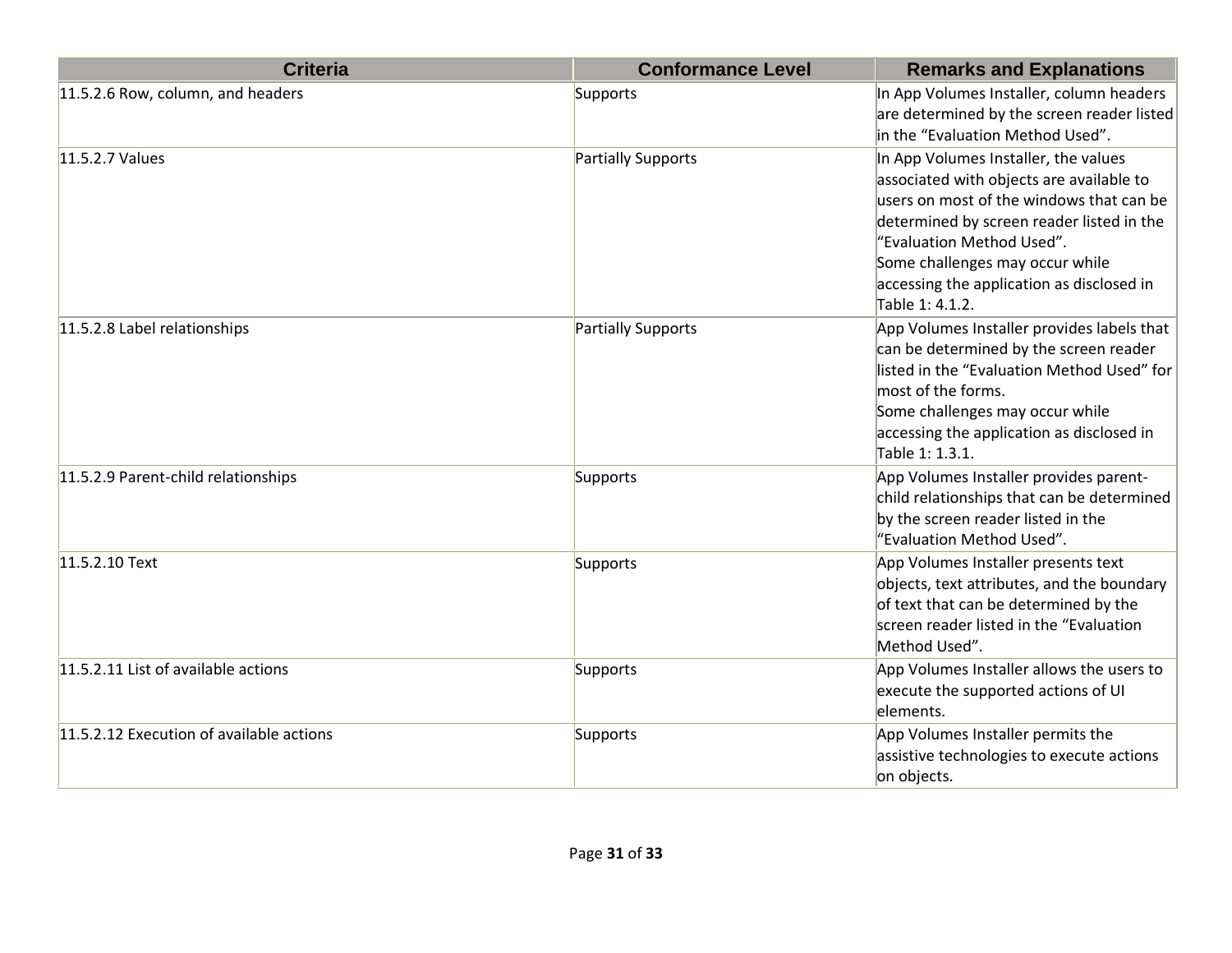| <b>Criteria</b>                                                     | <b>Conformance Level</b>            | <b>Remarks and Explanations</b>                                                                                                                     |
|---------------------------------------------------------------------|-------------------------------------|-----------------------------------------------------------------------------------------------------------------------------------------------------|
| 11.5.2.13 Tracking of focus and selection attributes                | Supports                            | App Volumes Installer shows a text<br>insertion point when user input is required<br>and has visible focus.                                         |
| 11.5.2.14 Modification of focus and selection attributes            | Supports                            | In App Volumes Installer, the focus can be<br>tracked and moved among interactive UI<br>elements as the input focus changes.                        |
| 11.5.2.15 Change notification                                       | Supports                            | In App Volumes Installer, a change of<br>notifications are notified by the assistive<br>technologies.                                               |
| 11.5.2.16 Modifications of states and properties                    | Supports                            | App Volumes Installer allows users to<br>modify the state and properties of UI<br>elements that can be determined by the<br>assistive technologies. |
| 11.5.2.17 Modifications of values and text                          | Supports                            | App Volumes Installer allows users to<br>modify values and text using assistive<br>technologies.                                                    |
| 11.6 Documented accessibility usage                                 | Heading cell - no response required | Heading cell - no response required                                                                                                                 |
| 11.6.1 User control of accessibility features                       | Not Applicable                      | App Volumes is not a platform software.                                                                                                             |
| 11.6.2 No disruption of accessibility features                      | Supports                            | App Volumes Installer does not disrupt<br>platform accessibility features.                                                                          |
| 11.7 User preferences                                               | Supports                            | App Volumes permits user preferences<br>from platform settings.                                                                                     |
| 11.8 Authoring tools                                                | Heading cell - no response required | Heading cell - no response required                                                                                                                 |
| 11.8.1 Content technology                                           | Heading cell - no response required | Heading cell - no response required                                                                                                                 |
| 11.8.2 Accessible content creation                                  | Not Applicable                      | App Volumes is not an authoring tool.                                                                                                               |
| 11.8.3 Preservation of accessibility information in transformations | Not Applicable                      | App Volumes is not an authoring tool.                                                                                                               |
| 11.8.4 Repair assistance                                            | Not Applicable                      | App Volumes is not an authoring tool.                                                                                                               |
| 11.8.5 Templates                                                    | Not Applicable                      | App Volumes is not an authoring tool.                                                                                                               |